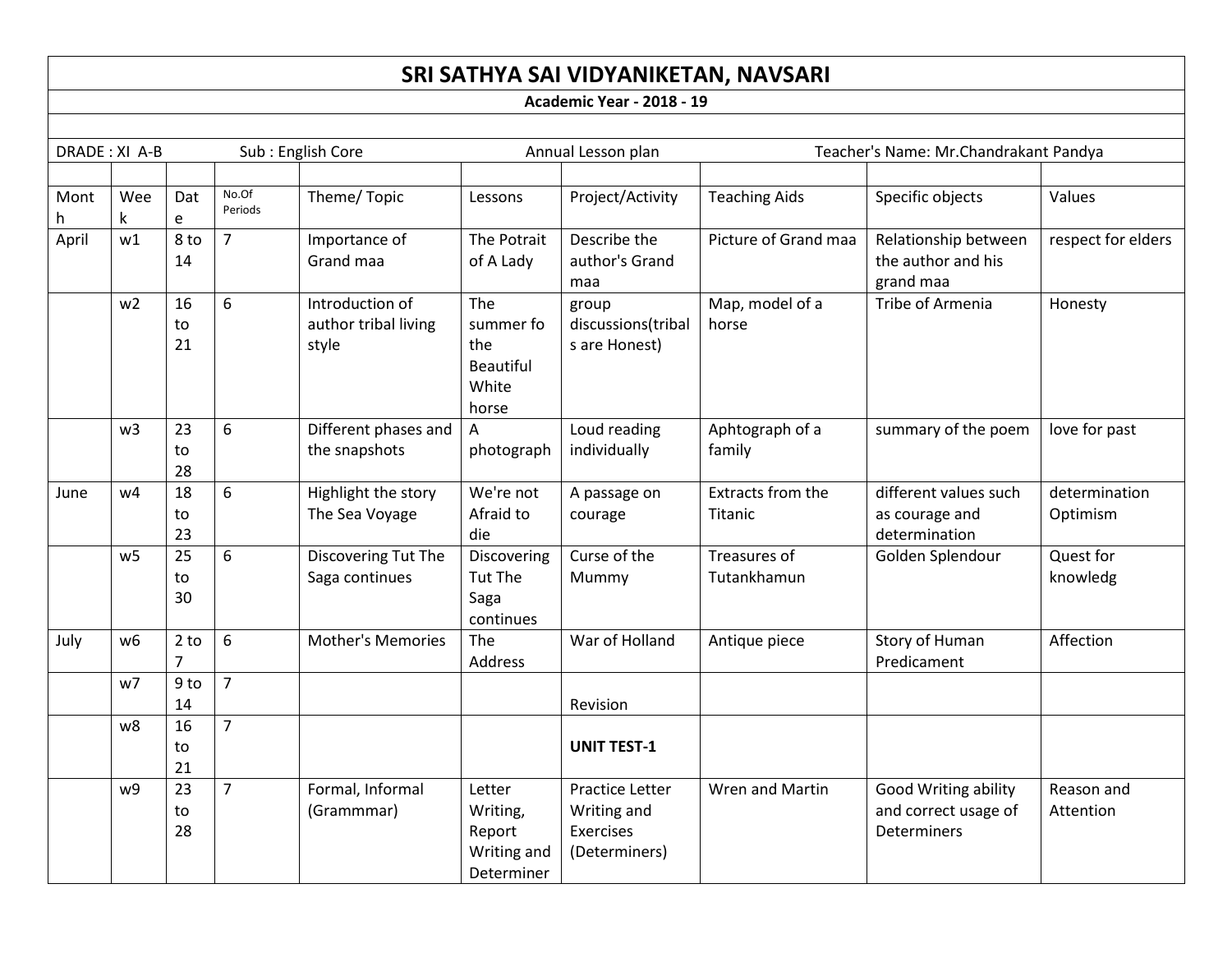|             |     |                |                |                                           | $\sf S$                                                  |                                         |                      |                                              |                              |
|-------------|-----|----------------|----------------|-------------------------------------------|----------------------------------------------------------|-----------------------------------------|----------------------|----------------------------------------------|------------------------------|
|             |     |                |                |                                           |                                                          |                                         |                      |                                              |                              |
| <b>JULY</b> | w10 | 30<br>to<br>04 | 6              | Personification                           | The voice<br>of the Rain                                 | Rain and Music                          | Picture of Rain      | parasllel between<br>Rain and Music          | Intution, Care               |
| Augus<br>t  | w11 | 6 to<br>11     | $\overline{7}$ | Rural life and<br>Kannad village          | Ranga's<br>marriage                                      | Avivid<br>description of<br>Hosahalli   | Picture of a village | Invansion of<br>Imperalism over<br>Hosahalli | Patriotism and<br>affection  |
|             | w12 | 13<br>to<br>18 | $\overline{7}$ |                                           |                                                          | <b>Revision &amp; UNIT</b><br>TEST-2    |                      |                                              |                              |
|             | w13 | 20<br>to<br>31 | $\overline{7}$ |                                           |                                                          | <b>UNIT TEST-2</b>                      |                      |                                              |                              |
| Sept        | w14 | $1$ to<br>8    | $\overline{7}$ | Einstein video                            | Albert<br>Einstein at<br>school                          | Good articles on<br>Einstein            | Chart of Einstein    | Einstein's miserable<br>time at Schhol       | Optimism, self<br>confidence |
|             | w15 | 10<br>to<br>15 | $\overline{7}$ |                                           |                                                          | Revision                                |                      |                                              |                              |
|             | w16 | 17<br>to<br>22 | $\overline{7}$ |                                           |                                                          | Revision &<br><b>Half yearly Exam</b>   |                      |                                              |                              |
|             | w17 | 24<br>to<br>29 | $\overline{7}$ |                                           |                                                          | Revision & Half<br>yearly Exam          |                      |                                              |                              |
| Oct         | w18 | $1$ to<br>6    | 6              | Biological system of<br>earth             | The Ailing<br>Planet The<br>Green<br>Movement'<br>s Role | Population<br>control                   | P.P.T                | How to save the<br>Planet                    | Quest for<br>knowledge       |
|             | w19 | 8 to<br>13     | 6              | About the poem                            | Childhood                                                | An Essay of your<br>Childhood           | Picture of a child   | Adolescence/childhoo<br>d                    | Harmony, happine             |
|             | w20 | 15<br>to<br>20 | $\overline{7}$ | Mrs. Fritzgerald                          | Mother's<br>Day                                          | Potray the<br>position of the<br>family | Vocabulary on chart  | Mother's love                                | Sharing                      |
|             | w21 | 22<br>to       | $\overline{7}$ | Taplow mimics Mr.<br><b>Cocker Harris</b> | The<br><b>Browning</b>                                   | <b>Dialogue Writing</b>                 | Picture of a School  | Learning of correct<br>attitude              | Discpline                    |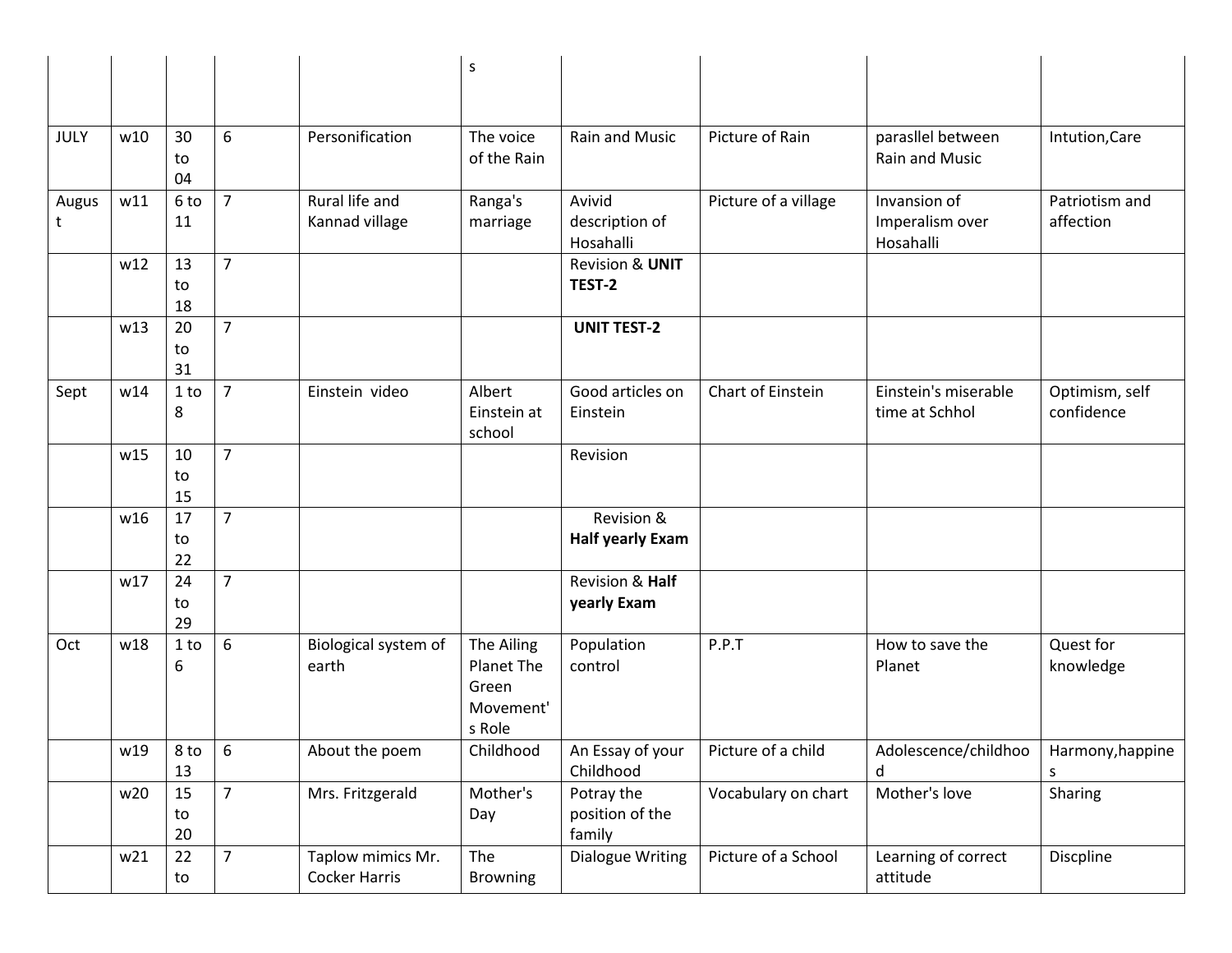|        |     | 30             |                |                                   | Version                   |                                     |                                   |                                                   |                                            |
|--------|-----|----------------|----------------|-----------------------------------|---------------------------|-------------------------------------|-----------------------------------|---------------------------------------------------|--------------------------------------------|
| Nov    | w22 | 19<br>to<br>24 | $\overline{7}$ | Estranged<br>relationship         | Father to<br>son          | Theme of the<br>poem                | Elizabeth Jennings                | Relationship of father<br>and son                 | discrimination                             |
|        | w23 | 26<br>to $1$   |                | Factual description               | Writing                   | Different types<br>of Letters       | Practise from textual<br>material | to be accurate in<br>Writing                      | attention<br>understanding                 |
| Dece   | w24 | $3$ to<br>8    |                | Advertisement, notic<br>e         | Writng                    | Collect classified<br>advertisement | Newspaper, Referenc<br>e books    | To be Good at Writing                             | Self-confidence                            |
|        | w25 | 10<br>to<br>15 | $\overline{7}$ |                                   |                           | <b>Revision</b>                     |                                   |                                                   |                                            |
|        | w26 | 17<br>to<br>22 | $\overline{7}$ |                                   |                           | <b>Unit Test-3</b>                  |                                   |                                                   |                                            |
|        | w27 | 24<br>to<br>29 | $\overline{7}$ | <b>Story of Andrew</b><br>Mansion | <b>Birth</b>              | On medical<br>pratices              | P.P.T.of A.J cronin               | Importance of<br>medical profession               | self analysis                              |
| 19-Jan | w28 | 31<br>to 5     | $\overline{7}$ | Determiners, tenses<br>clause     | Writing                   | Practise<br>Grammar                 | Wren and Martin                   | To be thorough about<br>art of correct writing    | focus self<br>confidence                   |
|        | w29 | 7 to<br>10     | $\overline{7}$ | About a placid king               | The Tale of<br>Melon city | Attempt a brief<br>summary          | Picture of the king               | Narrate the poem in<br>your words                 | Peace and liberty<br>Humanness             |
|        | w30 | 18<br>to<br>26 | $\overline{7}$ | passage for<br>comprehension      | writing                   | Practise of<br>unseen passages      | Newspaper, magazine<br>S          | <b>Understanding English</b><br>at a deeper level | Fearlessness,<br>reason                    |
|        | w31 | 28<br>to 2     | $\overline{7}$ | Article and Speech<br>writing     | Writing                   | Practise of<br>Article              | Internet                          | Sound Knowledge of<br>Grammar                     | Optimism, Reason<br>, unity of<br>thoughts |
| Feb    | w32 | 4 to<br>9      | $\overline{7}$ |                                   |                           | Revision                            |                                   |                                                   |                                            |
|        | w33 | 11<br>to<br>16 |                |                                   |                           | <b>Practice Exam</b>                |                                   |                                                   |                                            |
|        | w34 | 18<br>to<br>23 |                |                                   |                           | Practice Exam &<br>Revision         |                                   |                                                   |                                            |
|        | w35 | 25<br>to $2$   |                |                                   |                           | Revision                            |                                   |                                                   |                                            |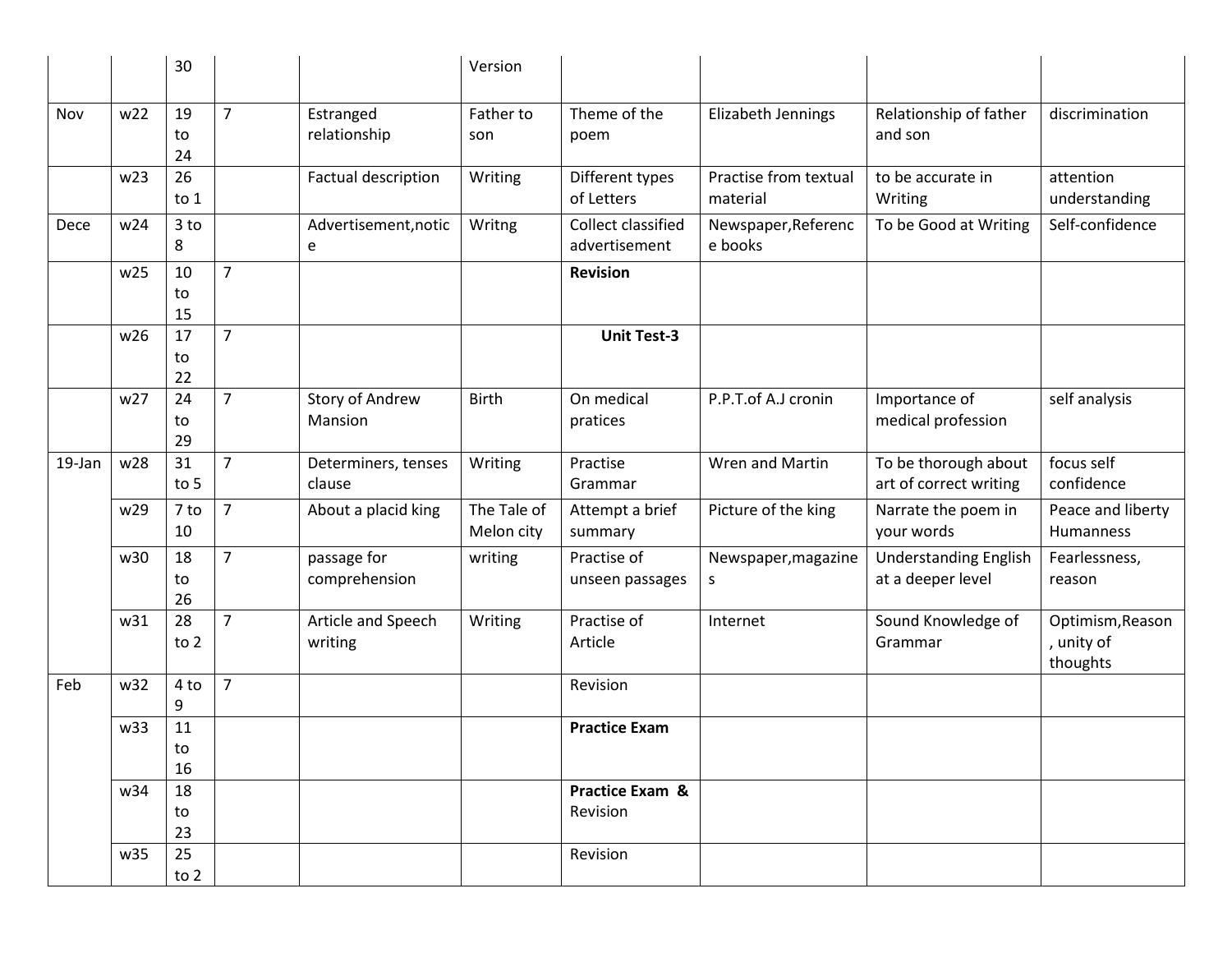| March | w36 | 4 to |  | Revision    |  |  |
|-------|-----|------|--|-------------|--|--|
|       |     |      |  |             |  |  |
|       | 37  | 11   |  | Annual      |  |  |
|       |     | to   |  | Examination |  |  |
|       |     | 16   |  |             |  |  |
|       | 38  | 18   |  | Annual      |  |  |
|       |     | to   |  | Examination |  |  |
|       |     | 23   |  |             |  |  |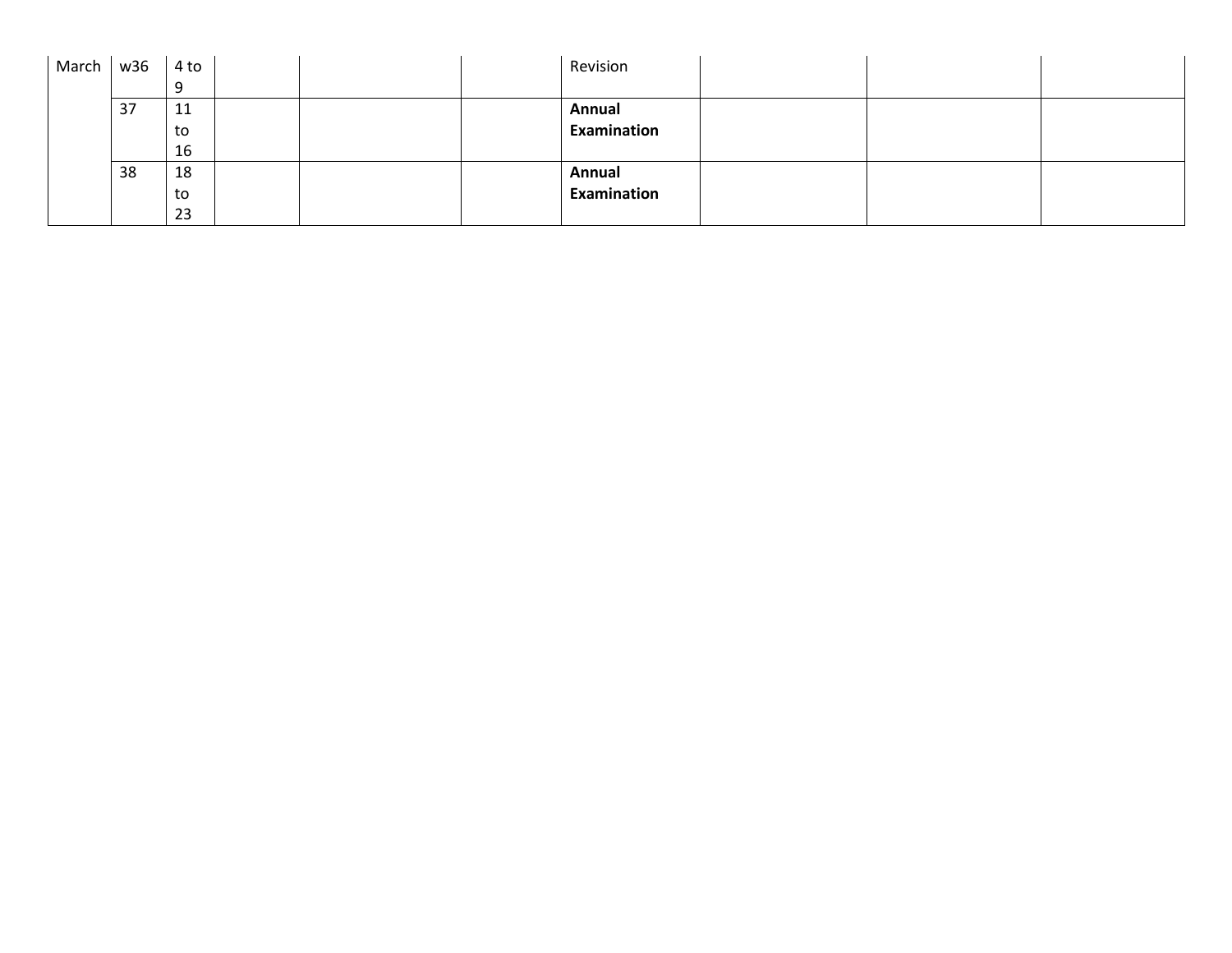|                   |                           |         |                                           | SRI SATHYA SAI VIDYANIKETAN, NAVSARI                                                                                                                                                                                       |                                |                  |                                                                                                                                                                        |                                                 |
|-------------------|---------------------------|---------|-------------------------------------------|----------------------------------------------------------------------------------------------------------------------------------------------------------------------------------------------------------------------------|--------------------------------|------------------|------------------------------------------------------------------------------------------------------------------------------------------------------------------------|-------------------------------------------------|
| <b>CLASS - XI</b> | (Unit Plan) SUB - Physics |         |                                           | <b>SESSION 2018-19</b>                                                                                                                                                                                                     |                                |                  | By: Kishor Patel, Sanjay Dubey                                                                                                                                         |                                                 |
| <b>MONTH</b>      | <b>DATE</b>               | No. Pds | <b>Topic</b>                              | Lesson                                                                                                                                                                                                                     | <b>Teaching</b><br><b>Aids</b> | Activity/project | <b>Specific objectives</b>                                                                                                                                             | <b>Values</b>                                   |
| April             | 8 to 14                   | 6       | Physical World, Units<br>and Measurements | Fundamental forces in Nature,<br>The International system of<br>units, measurement of mass,<br>length and time, Accuracy,<br>precision of instruments and<br>errors in measurement<br>dimension formulae and<br>equations. | Lab.                           |                  | able to understand<br>nature of forces, able<br>to calculate diameter<br>and distance of distant<br>objects.                                                           | <b>GOD IS THE</b><br><b>CREATOR</b>             |
|                   | 16 to 21                  | 6       | Motion in a straight<br>line              | position, path length and<br>displacement, ave. vel, spd,<br>instantaneous vel., accn.,<br>kenematics equ of motion                                                                                                        |                                |                  | able to undrstand<br>concept of distance<br>and displacement                                                                                                           | <b>GOD IS THE</b><br><b>CREATOR</b>             |
|                   | 23 to 28                  | 6       | Motion in a plane                         | scalars and vectors, multi.<br>Add., subt.of vectors,<br>resolution of vectors, add of<br>vector analytical method<br>projectile motion                                                                                    |                                |                  | able to add vectors by<br>various methods                                                                                                                              | <b>DEVELOP</b><br><b>WISDOM</b>                 |
| june              | 18 to 23                  | 6       | Laws of motion                            | law of inertia, Newton's laws of<br>motions                                                                                                                                                                                | Lab.                           |                  | able to derive Newton's<br>law formulae and apply<br>them in numerical<br>problems                                                                                     | <b>DEVELOP</b><br>CONTROL<br><b>OVER SENSES</b> |
|                   | 25 to 30                  | 6       | $^{\prime \prime}$                        | conservation of momentum,<br>common forces in mechanics                                                                                                                                                                    |                                |                  | able to analize day to<br>day happening and<br>relate them with<br>momentum, able to<br>understand concept of<br>friction forces and its<br>application in daily life. | <b>ONENESS IN</b><br>ALL<br><b>CREATION</b>     |
| july              | 2 to 7                    | $\bf 6$ | Work, energy and<br>Power                 | work-energy theorem, work, K.E.                                                                                                                                                                                            |                                |                  | able to understand how<br>energy changes from<br>PE to KE and vise-<br>versa                                                                                           | BE<br>DEPENDABLE                                |
|                   | 9 to 14                   | 4       | $, \,$                                    | Law of conservation of M.E., P.E.<br>of spring, Collisions                                                                                                                                                                 |                                |                  | able to understand<br>elastic and inelastic<br>collission                                                                                                              | <b>HAVE SELF</b><br>CONTROL                     |
|                   | 16 to 21                  |         | unit test -1                              |                                                                                                                                                                                                                            |                                |                  |                                                                                                                                                                        |                                                 |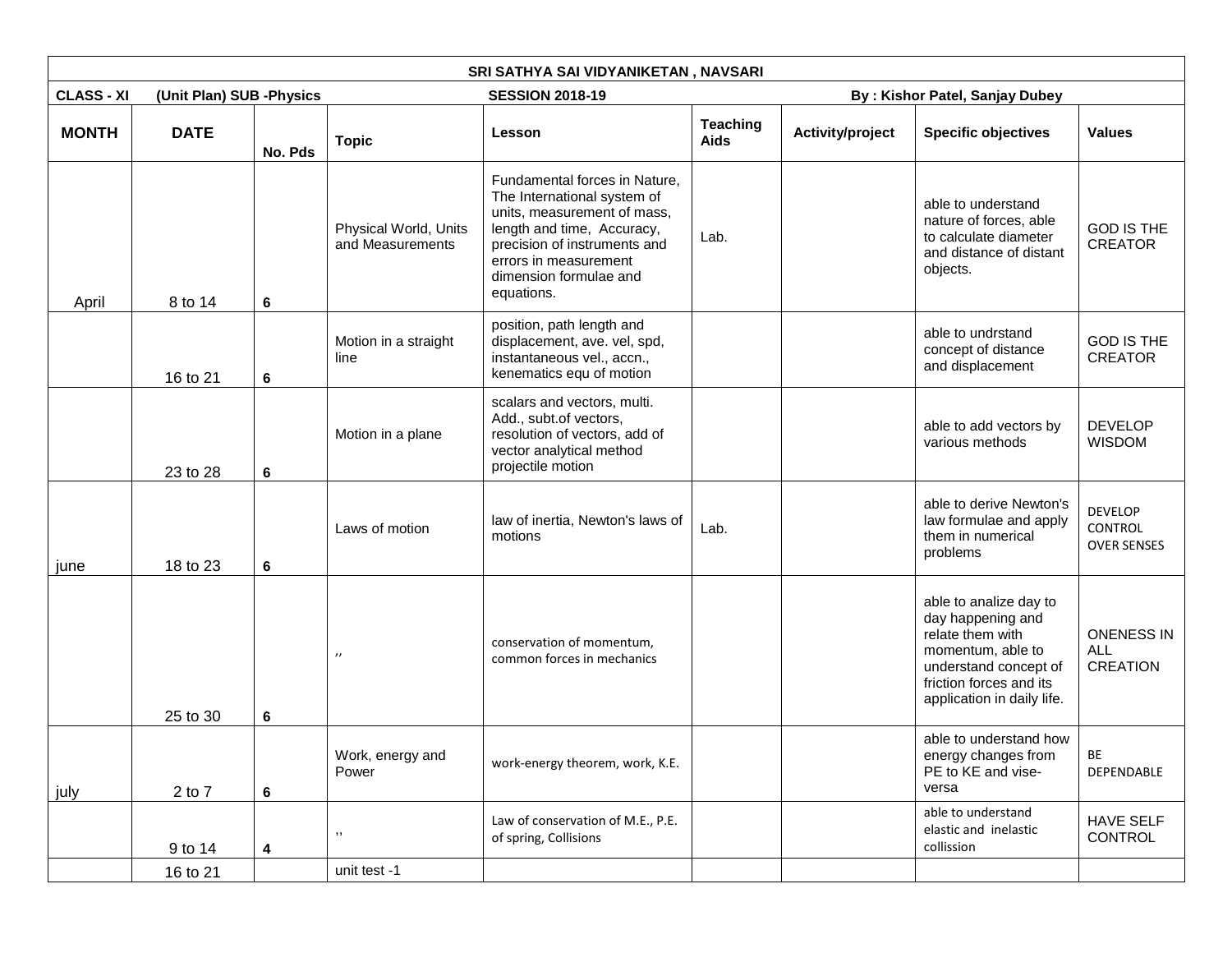|        | 23 to 28             | $5\phantom{.0}$ | <b>System of Particles</b><br>and Rotational Motion | C.M., Motion of C.M.                                                                                                                               |     | able to analize system<br>of two particles and<br>system of n particles<br>and their CM                                                | <b>DEVELOP</b><br><b>CONTROL</b><br><b>OVER SENSES</b> |
|--------|----------------------|-----------------|-----------------------------------------------------|----------------------------------------------------------------------------------------------------------------------------------------------------|-----|----------------------------------------------------------------------------------------------------------------------------------------|--------------------------------------------------------|
| august | 30 july to 4 aug $ $ | 6               | ,,                                                  | Linear momentum of system<br>of particles, angular velocity                                                                                        |     | able to relate linear and<br>angular momentum                                                                                          | SHOW<br><b>TOLERANCE</b>                               |
|        | 6 to 11              | 6               | ,,                                                  | torque and angular<br>momentum, momentum of<br>inertia, Thm of parallel and<br>perpendicular axis, rolling<br>motion, KE motion                    | lab | able to understand<br>concept of torque and<br>calculate the torque, able<br>to apply theorem of<br>perpendicular and<br>parallel axis | SHOW<br><b>TOLERANCE</b>                               |
|        | 13 to 14             |                 |                                                     | revision                                                                                                                                           |     |                                                                                                                                        |                                                        |
|        | 16 to 23             |                 |                                                     | unit -test -2                                                                                                                                      |     |                                                                                                                                        |                                                        |
|        | 20 to 31             | 6               | Gravitaion                                          | Kepler's law and Univ. law of<br>Gravitaton, gravitational<br>constt.                                                                              | lab | Able to understand<br>plants motion with the<br>help of Kepler's law, able<br>to apply Uni. Law of Grav.                               | <b>DEVELOP</b><br><b>INTUTION</b>                      |
| sept   | 3 to 8               | 6               | ,,                                                  | Escape speed, Earth Satellite                                                                                                                      |     | Understand the working<br>of arti. Satellites.                                                                                         | <b>STRENGHT OF</b><br><b>CHARACTER</b>                 |
|        | 10 to 15             | 6               | <b>Mechanical properties</b><br>of Solids           | Plasticity, Elasticity and Elastic<br>behaviour of solids, Stress and<br>Strain, Hooke's law                                                       |     | understand what are<br>plastics and elastics, able<br>to understand concept of<br>stress and strain                                    | <b>DEVELOP</b><br><b>CONTROL</b><br><b>OVER SENSES</b> |
|        | 17 to 22             | $6 + 4$         | <b>Mechanical properties</b><br>of fluids           | Stress -strain curve, elastic<br>moduli, Application of elastic<br>behaviour of materials,<br>pressure, stream line flow,<br>Bernoulli's principle |     | with the help of curve<br>students can be able to<br>what are the yield point<br>and breaking point.                                   | <b>DEVELOP</b><br><b>INTUTION</b>                      |
|        | 24 to 29             | 6               |                                                     | Viscosity, Reynolds number,<br>surface tension                                                                                                     |     | understand viscosity and<br>concept of surface<br>tension                                                                              | SHOW<br><b>TOLERANCE</b>                               |
| oct    | $1$ to $6$           | 6               | Kinetic Theory                                      | behaviour of gases, kinetic<br>theory of ideal gases, law of<br>equuipartition of energy, mean<br>free path                                        |     | able to understand<br>kinetic theory of ideal<br>gases                                                                                 | <b>DEVELOP</b><br><b>CONTROL</b><br><b>OVER SENSES</b> |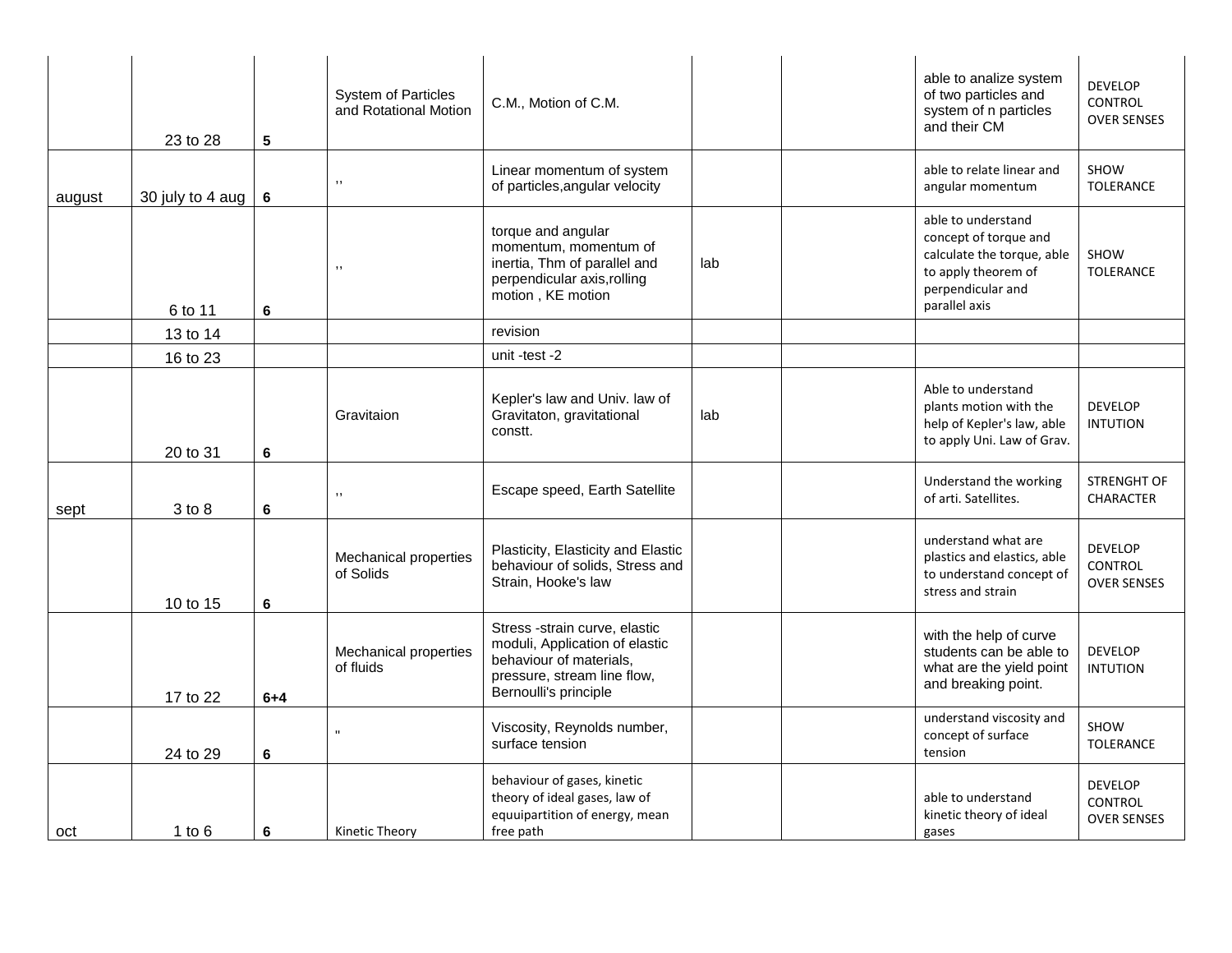|     | 8 to 13     | $\bf 6$ | Thermal properties of<br>matter | temperature, heat,<br>measurement of tempersture                                                            |      | differentiate heat and<br>temperature, able to<br>measure temp.                             | <b>DEVELOP</b><br>CONTROL<br><b>OVER SENSES</b> |
|-----|-------------|---------|---------------------------------|-------------------------------------------------------------------------------------------------------------|------|---------------------------------------------------------------------------------------------|-------------------------------------------------|
|     | 15 to 20    | 6       |                                 | Ideal gas equation, absolute<br>temperature, thermal<br>expansion                                           |      | Concept of ideal gas eqn.,<br>concept of thermal<br>expansion.                              | BE<br>DEPENDABLE                                |
|     | 22 to 30    |         |                                 | $term -1$                                                                                                   |      |                                                                                             |                                                 |
| nov | 21 to 24    | 6       |                                 | specific heat capacity,<br>calorimetry, change of state                                                     |      | able to understand<br>concept of specific heat<br>capacity and change of<br>state           | BE<br>DEPENDABLE                                |
| dec | 26 to 1 dec | 6       |                                 | heat transfer, Newton's law of<br>cooling                                                                   |      | able to perform<br>experiment on Newton's<br>law of cooling                                 | <b>STRENGHT OF</b><br>CHARACTER                 |
|     | 3 to 8      | 6       | Thermodynamics                  | thermal equlibrium, Zeroth law<br>of thermodynamics, heat<br>internal energy and work                       |      | able to undersatnd<br>ther. Equi., and zeroth<br>law of<br>thermodynasmics.                 | STRENGHT OF<br>CHARACTER                        |
|     | 10 to 15    | 6       |                                 | First law of thermodynamics,<br>specific heat capacity, heat<br>engines, refrigerators and heat<br>pumps    |      | able to understand<br>working of heat engines.                                              | SHOW<br><b>TOLERANCE</b>                        |
|     | 17 to 22    |         |                                 | unit test -3                                                                                                |      |                                                                                             |                                                 |
|     | 17 to 22    | 6       |                                 | Second law of thermodynamics,<br>reversible and irreversible<br>process, Carnot egine                       |      | able to understand<br>second law of<br>thermodynamics and<br>efficiency of Carnot<br>engine | SHOW<br><b>TOLERANCE</b>                        |
|     | 24 to 29    | 6       | Kinetic Theory                  | behaviour of gases, kinetic<br>theory of ideal gases, law of<br>equuipartition of energy, mean<br>free path |      | able to understand<br>kinetic theory of ideal<br>gases                                      | <b>HAVE SELF</b><br>CONTROL                     |
| jan | 31 to 5     | 6       | Oscillation                     | periodic, oscilatory and SHM and<br>uniform circular motion                                                 |      | concept of periodic,<br>oscilatory and SHM                                                  | <b>DEVELOP</b><br>CONTROL<br><b>OVER SENSES</b> |
|     | 31 TO 5     | 6       | $\mathbf{u}$                    | v and a of SHM, Force law for<br>SHM, energy in SHM                                                         |      | able to calculate v and a<br>of SHM                                                         | <b>DEVELOP</b><br>CONTROL<br><b>OVER SENSES</b> |
|     | 7 TO 10     | $\bf 6$ | $\mathbf{u}$                    | Damped SHM, Forced oscilation<br>and resonance                                                              | lab. | able to understand<br>resonance                                                             | <b>DEVELOP</b><br>CONTROL<br><b>OVER SENSES</b> |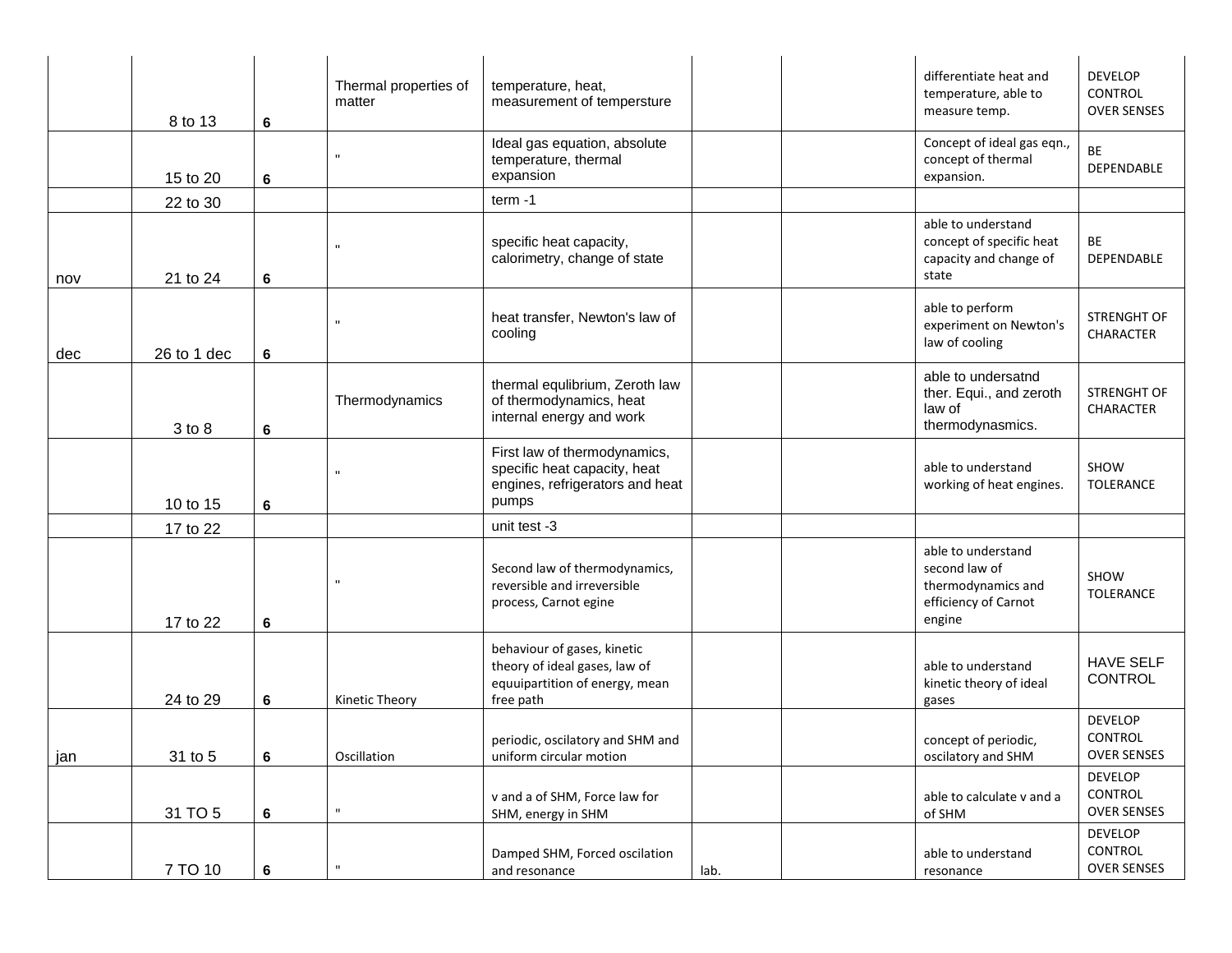|       | 18 TO 26 | 6 | Waves        | Trans. And Longit. Waves,<br>displacement relation, speed of<br>travelling waves |  | concept of origining of<br>waves and types of<br>waves, van calculate<br>speed of waves | BE<br><b>DEPENDABLE</b>            |
|-------|----------|---|--------------|----------------------------------------------------------------------------------|--|-----------------------------------------------------------------------------------------|------------------------------------|
| feb   | 28 TO 2  |   | $\mathbf{u}$ | Principle of superposition of<br>waves, reflection of waves                      |  |                                                                                         | <b>BE</b><br><b>DEPENDABLE</b>     |
|       | 4 TO 9   |   | $\mathbf{u}$ | beats and Doppler effect                                                         |  | understand phenomenon<br>of Doppler effect                                              | STRENGHT OF<br><b>CHARACTER</b>    |
|       | 11 TO 16 |   | $\mathbf{u}$ | Principle of superposition of<br>waves, reflection of waves                      |  |                                                                                         | <b>BE</b><br><b>DEPENDABLE</b>     |
|       | 18 TO 23 |   | $\mathbf{u}$ | beats and Doppler effect                                                         |  | understand phenomenon<br>of Doppler effect                                              | <b>HAVE SELF</b><br><b>CONTROL</b> |
| march | 25 TO 2  |   |              | revision                                                                         |  |                                                                                         |                                    |
|       | 3 TO 8   |   |              | revision                                                                         |  |                                                                                         |                                    |
|       | 10 TO 20 |   |              | term -2                                                                          |  |                                                                                         |                                    |
|       |          |   |              |                                                                                  |  |                                                                                         |                                    |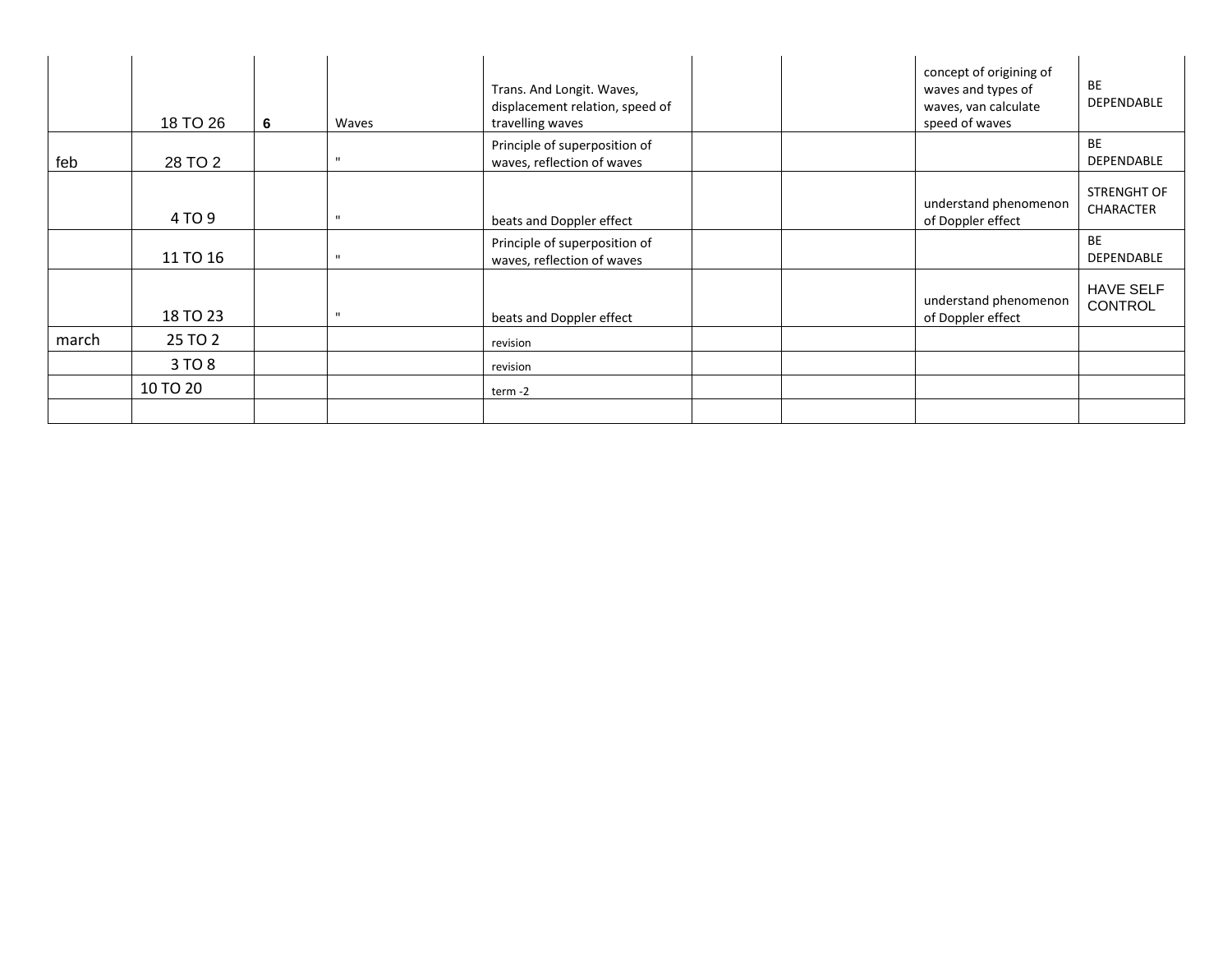|                      | SRI SATHYA SAI VIDYANIKETAN, NAVSARI |                        |                             |                                                                        |                                        |                                     |                                |                                                                                                        |                             |  |  |  |  |  |
|----------------------|--------------------------------------|------------------------|-----------------------------|------------------------------------------------------------------------|----------------------------------------|-------------------------------------|--------------------------------|--------------------------------------------------------------------------------------------------------|-----------------------------|--|--|--|--|--|
|                      |                                      |                        |                             |                                                                        | <b>Academic Year - 2018 - 19</b>       |                                     |                                |                                                                                                        |                             |  |  |  |  |  |
| CLASS 11 / Div (A/B) |                                      |                        |                             | <b>Sub: Chemistry</b>                                                  | <b>Annual Lession plan</b>             |                                     |                                | Teacher's Name: Heena Prajapati                                                                        |                             |  |  |  |  |  |
| Month                | We<br>ek                             | <b>Date</b>            | No.Of<br><b>Perio</b><br>ds | <b>Theme/Topic</b>                                                     | <b>Lessons</b>                         | <b>Activity</b>                     | <b>Teaching</b><br><b>Aids</b> | <b>Specific objects</b>                                                                                | <b>Values</b>               |  |  |  |  |  |
| April                | w1                                   | 3 to 7                 | 5                           | Nature and properties of<br>matter                                     | Some Basic<br>Concepts of<br>Chemistry | Lab session                         | Charts of<br>scientists        | They will able to<br>understand matter and<br>their measurement                                        | coordinatio<br>$\mathsf{n}$ |  |  |  |  |  |
|                      | w <sub>2</sub>                       | 9 to 14                | 6                           | Laws of chemical<br>combinations<br>and all masses                     | Some Basic<br>Concepts of<br>Chemistry | Lab session                         | Charts of<br>scientists        | They will able to understand<br>Dalton's atomic theory and<br>percentage composition                   | Conservatio<br>$\mathsf{n}$ |  |  |  |  |  |
|                      | w <sub>3</sub>                       | 16 <sub>to</sub><br>21 | 6                           | numericals of empirical<br>formula and limiting<br>reagent             | Some Basic<br>Concepts of<br>Chemistry | numericals of<br>different<br>types | Models and<br>charts           | They will able to solve<br>different types of<br>numericals                                            | problem<br>solving          |  |  |  |  |  |
|                      | w4                                   | 23 <sub>to</sub><br>28 | 6                           | molarity and molality<br>numericals                                    | Some Basic<br>Concepts of<br>Chemistry | numericals of<br>different<br>types | Models and<br>charts           | They will able to solve<br>different types of<br>numericals                                            | problem<br>solving          |  |  |  |  |  |
| June                 | W <sub>5</sub>                       | 18 to<br>23            | $\boldsymbol{6}$            | discovery of<br>electron, proton and<br>photoelectric effect           | Structure of atom                      | audio visiual                       | videoes<br>related to<br>topic | They will able to understand<br>the history of chemistry                                               | analysis                    |  |  |  |  |  |
|                      | w 6                                  | 25 TO<br>30            | 6                           | emission and absorption<br>spectrum, till failure of the<br>bohr model | Structure of atom                      | audio visiual                       | videoes<br>related to<br>topic | They will able to explain<br>about the reason behind<br>spectrum and of failur of<br><b>Bhor model</b> | coordinatio<br>n            |  |  |  |  |  |
| July                 | w7                                   | $2$ to $7$             | 6                           | quantum no and the way<br>to write electronic<br>configuration         | Structure of atom                      | periodic<br>table<br>discussion     | Periodic<br>charts             | They will able to understand<br>electronic configuration                                               | Discipline                  |  |  |  |  |  |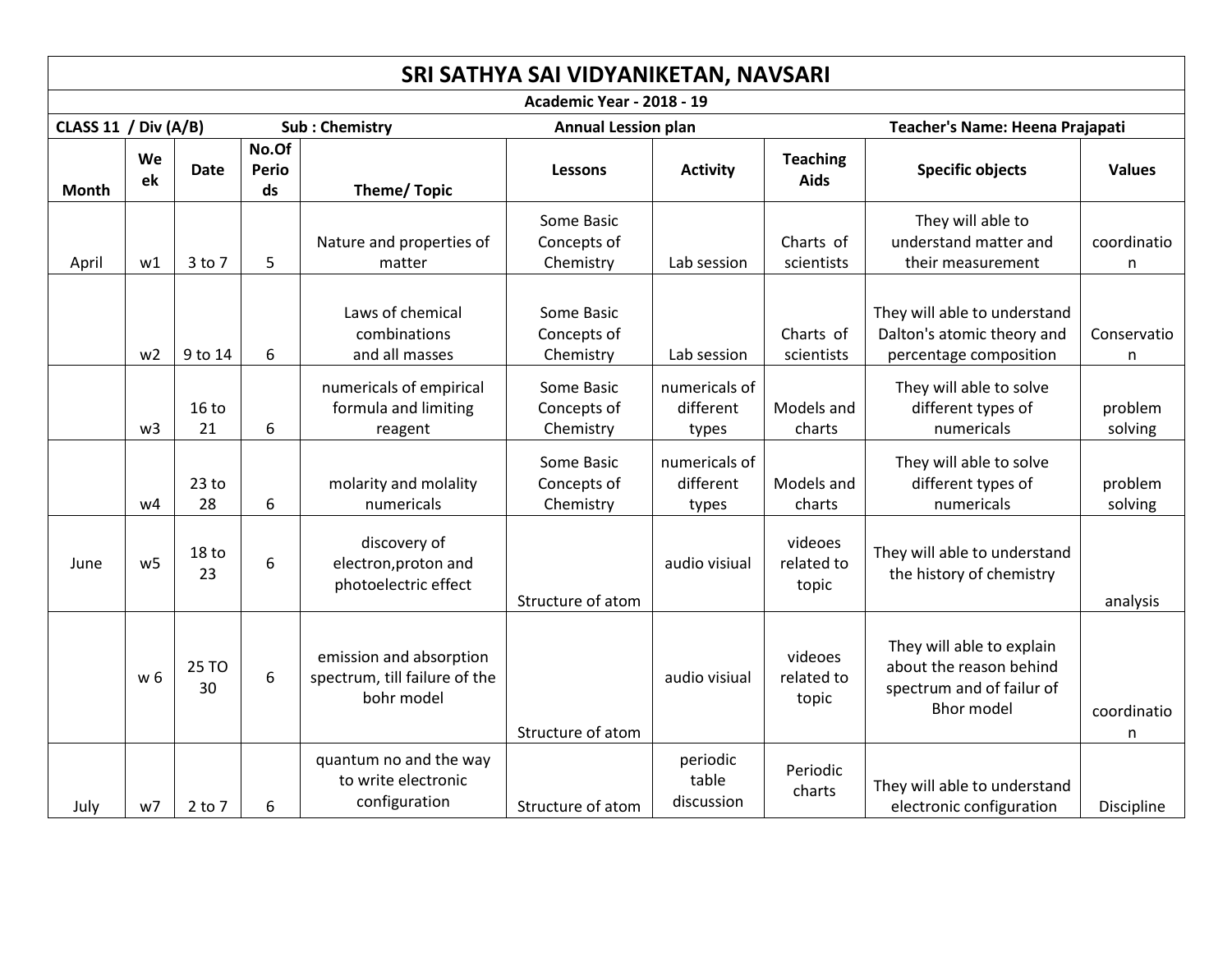|     | w8  | 9 to 14                | 6 | <b>Electronic Configurations</b><br>of elements and general<br>information about blocks | classification of<br>elements and<br>periodicity in<br>properties  | periodic<br>table<br>discussion                  | Periodic<br>charts  | They will able to understand<br>periodicity in properties of<br>elements                     | coordinatio<br>n |
|-----|-----|------------------------|---|-----------------------------------------------------------------------------------------|--------------------------------------------------------------------|--------------------------------------------------|---------------------|----------------------------------------------------------------------------------------------|------------------|
|     | w9  | 16 <sub>to</sub><br>21 |   |                                                                                         | $PA - 1$                                                           |                                                  |                     |                                                                                              |                  |
|     | w10 | $23$ to<br>28          | 6 | periodic trends in<br>properties of elements                                            | classification of<br>elements and<br>periodicity in<br>properties  | periodic<br>table<br>discussion                  | Periodic<br>charts  | They will able to do analysis<br>of periodic trends of<br>periodic table                     | Conservatio<br>n |
| aug | W11 | 30 to 4                | 6 | periodic trends in<br>properties of elements                                            | classification of<br>elements aand<br>periodicity in<br>properties | periodic<br>table<br>discussion                  | Periodic<br>charts  | They will able to do analysis<br>of periodic trends of<br>periodic table                     | Conservatio<br>n |
|     | w12 | 6 to 11                | 6 | oxidation no and balancing<br>of redox reaction by<br>oxidation no method               | <b>Redox Reactions</b>                                             | numericals<br>for balancing<br>redox<br>reaction | reference<br>book   | They will able to balance<br>the redox reaction<br>themselves                                | analysis         |
|     | w13 | 13 <sub>to</sub><br>18 | 6 | balancing of redox<br>reaction by half reaction<br>method                               | <b>Redox Reactions</b>                                             | numericals<br>for balancing<br>redox<br>reaction | reference<br>book   | They will able to balance<br>the redox reaction<br>themselves                                | analysis         |
|     | w14 | 20 <sub>to</sub><br>25 |   |                                                                                         | $PA - 2$                                                           |                                                  |                     |                                                                                              |                  |
|     | w15 | 27 to 1                | 6 | Laws of equilibrium                                                                     | Equilibrium                                                        | Activity                                         | Ferrous<br>Sulphate | They will able to understand<br>equilibrium processes and<br>laws of chemical<br>equilibrium | Equilibrium      |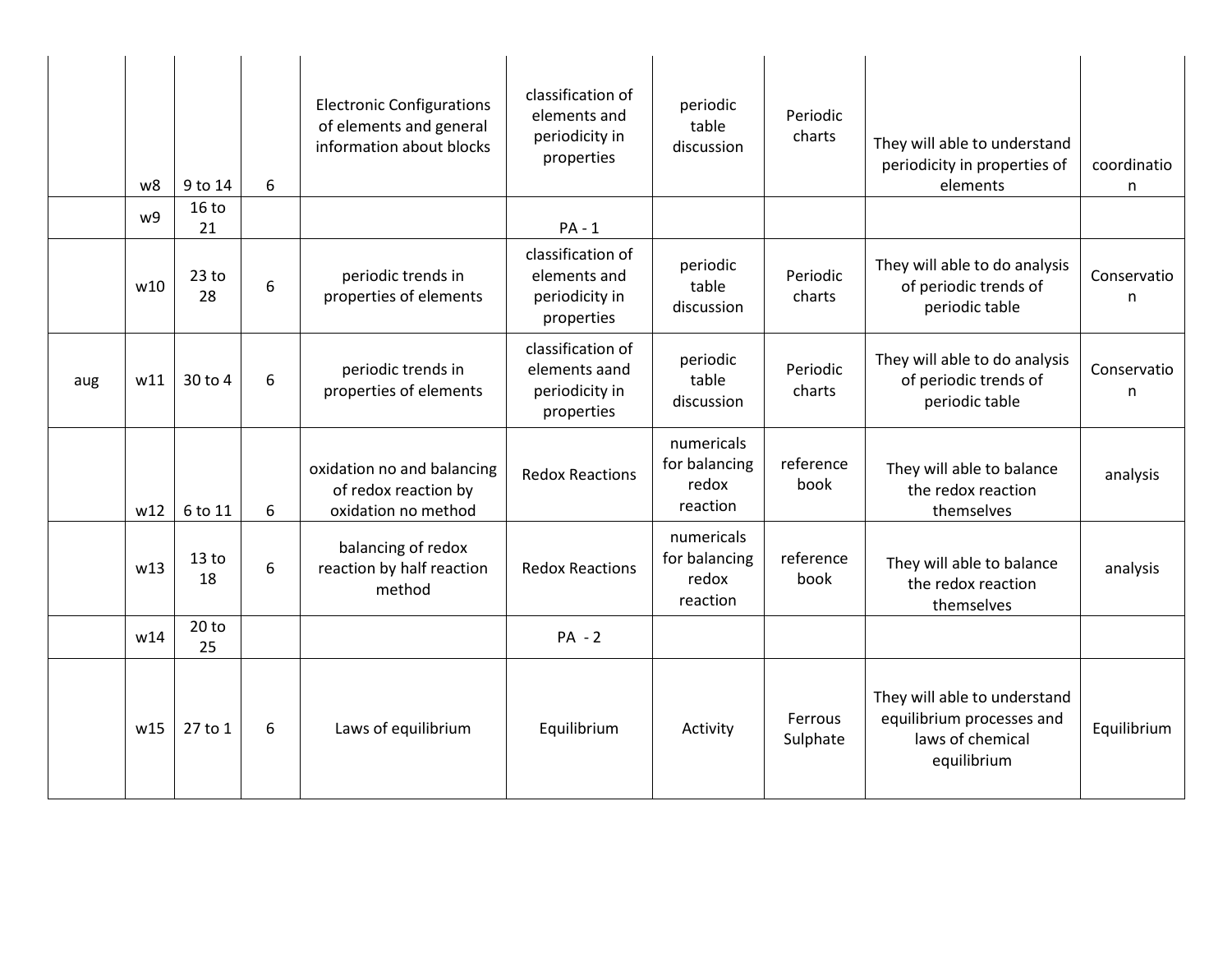| Septem<br>ber | w16 | 3 to 8                 | 6 | Applications                      | Equilibrium            | Activity                               | Ferrous<br>Sulphate | They will able to understand<br>factors affecting equilibrium<br>constant, applications and<br>buffer solutions | Equilibrium |  |
|---------------|-----|------------------------|---|-----------------------------------|------------------------|----------------------------------------|---------------------|-----------------------------------------------------------------------------------------------------------------|-------------|--|
|               | w17 | 10 to<br>15            | 6 | electron transfer reactions       | <b>Redox Reactions</b> | Titration\<br>Electrochemi<br>cal cell | KMnO4, Zn,<br>Cu    | They will able to understand<br>balancing equations                                                             | Sharing     |  |
|               | w18 | 17 <sub>to</sub><br>22 | 6 | electron transfer reactions       | <b>Redox Reactions</b> | Titration\<br>Electrochemi<br>cal cell | KMnO4, Zn,<br>Cu    | They will able to understand<br>balancing equations                                                             | Sharing     |  |
|               | w19 | $25$ to<br>29          |   |                                   | Half yearly exam       |                                        |                     |                                                                                                                 |             |  |
| Oct           | w20 | $1$ to $6$             | 6 | Oxidation number                  | <b>Redox Reactions</b> | Titration\<br>Electrochemi<br>cal cell | KMnO4, Zn,<br>Cu    | They will able to understand<br>oxidation number<br>calculations                                                | Sharing     |  |
|               | w21 | 8 to 13                | 6 | Dihydrogen, Hydrides,<br>water    | Hydrogen               | Lab activity                           | Zn, NaOH            | They will able to understand<br>preparation and properties<br>of dihydrogen and water                           | Sharing     |  |
|               | w22 | 15 <sub>to</sub><br>20 | 6 | Hydrogen peroxide, heavy<br>water | Hydrogen               | Lab activity                           | Zn, NaOH            | They will able to understand<br>preparation and properties<br>of hydrogen peroxides and<br>heavy water          | Sharing     |  |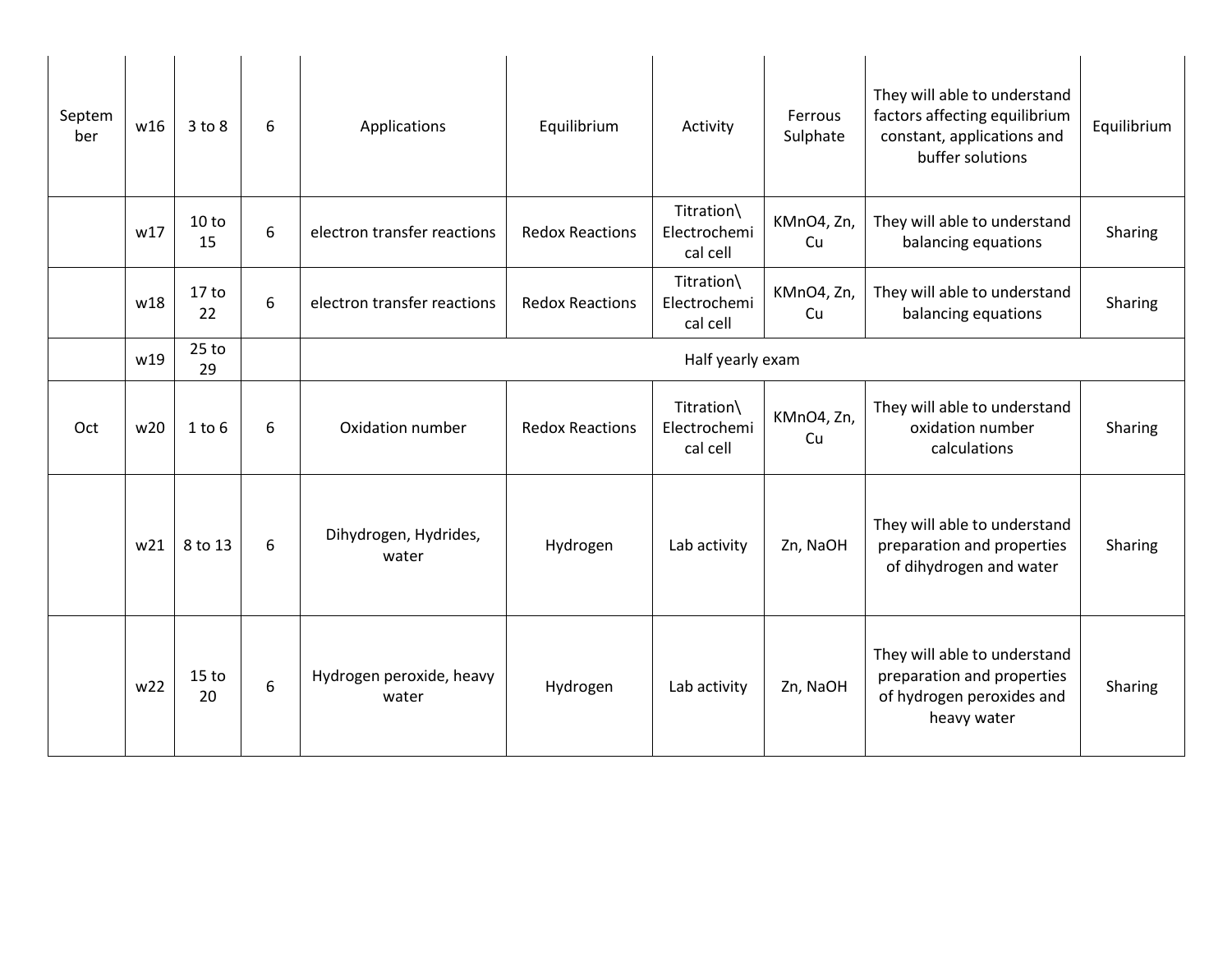|               | w23 | 22 <sub>to</sub><br>27 | 6                | Alkali metals                     | The s-Block<br>Elemets                                                   | Lab activity                          | Na metal                     | They will able to understand<br>characteristics, properties<br>and important compounds<br>of sodium | Sharing      |  |  |
|---------------|-----|------------------------|------------------|-----------------------------------|--------------------------------------------------------------------------|---------------------------------------|------------------------------|-----------------------------------------------------------------------------------------------------|--------------|--|--|
| Nov           | w24 | 19 <sub>to</sub><br>24 |                  |                                   | Unit test - 3                                                            |                                       |                              |                                                                                                     |              |  |  |
|               | w25 | 26 to 1                | 6                | Alkaline earth metals             | The s-Block<br>Elemets                                                   | Lab activity                          | Na metal                     | They will able to understand<br>characteristics and<br>important compounds of<br>calcium            | Sharing      |  |  |
| Dece          | w26 | $3$ to $8$             | 6                | Boron compounds                   | The p-Block<br>Elemets                                                   | Activity                              | Boric acid /<br><b>Borax</b> | They will able to understand<br>properties and important<br>compounds of Boron                      | Sharing      |  |  |
|               | w27 | 10 to<br>15            | 6                | Carbon compounds                  | The p-Block<br>Elemets                                                   | Activity                              | Boric acid /<br><b>Borax</b> | They will able to understand<br>carbon family                                                       | Sharing      |  |  |
|               | w28 | 17 <sub>to</sub><br>22 | $\boldsymbol{6}$ |                                   | $PA - 3$                                                                 |                                       |                              |                                                                                                     |              |  |  |
|               | w29 | $24$ to<br>29          | 6                | Nomenclature                      | <b>Organic Chemistry</b><br>- Some basic<br>principles and<br>techniques | Practice of<br>nomenclatur<br>e       | refercnce<br>sources         | They will able to understand<br>reaction mechanism                                                  | Sharing      |  |  |
| January   w30 |     | 31 to 5                |                  | Alkanes, alkenes                  | Hydrocarbons                                                             | Lab session,<br>Charts<br>Preparation | Charts of<br>scientists      | They will able to understand<br>alkanes and alkenes                                                 | Co existance |  |  |
|               | w31 | 7 to 10                | 6                | Alkynes, aromatic<br>hydrocarbons | Hydrocarbons                                                             | model<br>making                       | models of<br>scientist       | They will able to understand<br>alkynes and aromatic<br>hydrocarbons                                | Co existance |  |  |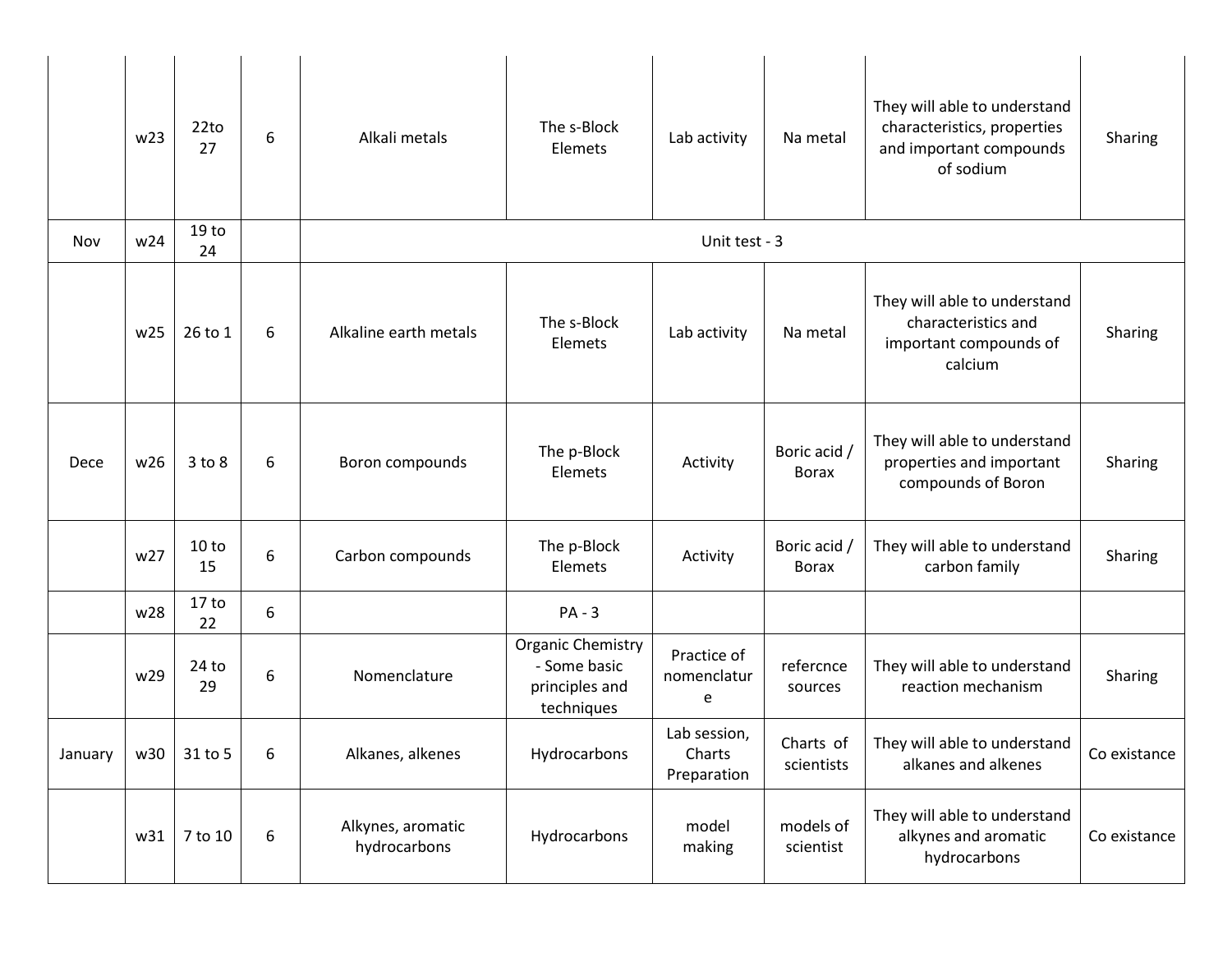|       | w32             | 18 <sub>to</sub><br>26 | 8 | Pollution         | Environmental<br>Chemistry                                               | lib. Literature<br>research                                    | Terragreen,<br>Down to<br>earth,<br>Science<br>Reporter | They will able to understand<br>different types of pollutions                    | Conservatio<br>n |
|-------|-----------------|------------------------|---|-------------------|--------------------------------------------------------------------------|----------------------------------------------------------------|---------------------------------------------------------|----------------------------------------------------------------------------------|------------------|
|       | w33             | 28 to 2                | 6 | Control pollution | Environmental<br>Chemistry                                               | lib. Literature<br>research                                    | Terragreen,<br>Down to<br>earth,<br>Science<br>Reporter | They will able to understand<br>strategies to control<br>environmental pollution | Conservatio<br>n |
| feb   | w34             | 4 to 9                 | 6 | Boron compounds   | The p-Block<br>Elemets                                                   | Activity                                                       | Boric acid /<br><b>Borax</b>                            | They will able to understand<br>properties and important<br>compounds of Boron   | Sharing          |
|       | w35             | 11 to<br>16            | 6 |                   | $PA - 3$                                                                 |                                                                |                                                         |                                                                                  |                  |
|       | w <sub>36</sub> | 18 to<br>23            | 6 | Classification    | <b>Organic Chemistry</b><br>- Some basic<br>principles and<br>techniques | Investigation<br>of liquid /<br>medicine in<br>medical<br>room | chemical in<br>lab.                                     | They will able to understand<br>structural presentation of<br>organic compounds  | Sharing          |
|       | W<br>37         | $25$ to<br>02          | 6 | Nomenclature      | <b>Organic Chemistry</b><br>- Some basic<br>principles and<br>techniques | Practice of<br>nomenclatur<br>e                                | refercnce<br>sources                                    | They will able to understand<br>reaction mechanism                               | Sharing          |
| march | W<br>38         | 4 to 9                 |   |                   |                                                                          | <b>Revision</b>                                                |                                                         |                                                                                  |                  |
|       | W<br>39         | 11 to<br>16            |   |                   | Annual exam                                                              |                                                                |                                                         |                                                                                  |                  |
|       | W<br>40         | 18 <sub>to</sub><br>23 |   |                   |                                                                          | Annual exam                                                    |                                                         |                                                                                  |                  |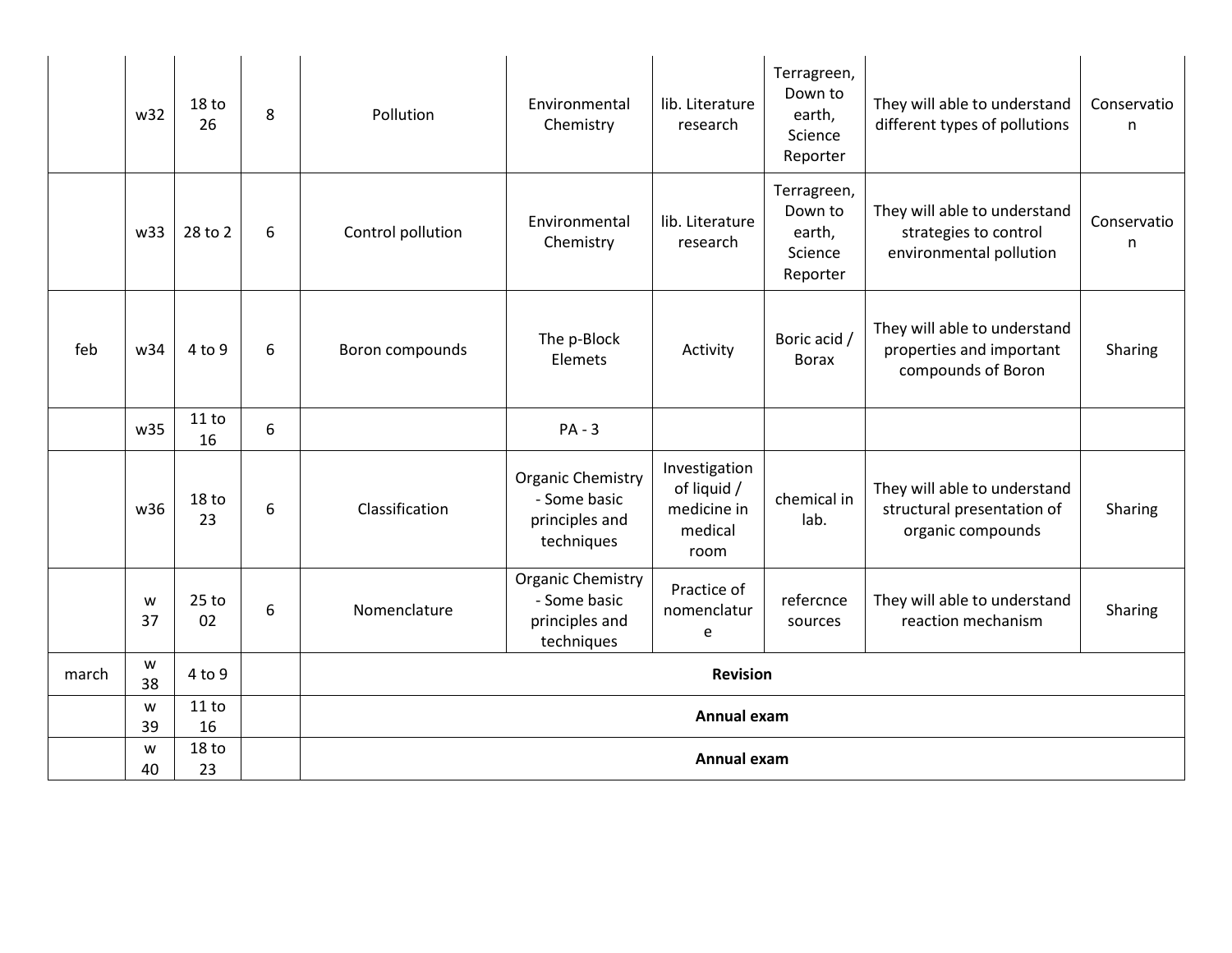# **SRI SATHYA SAI VIDYANIKETAN, NAVSARI ACADEMIC YEAR 2018-19 ANNUAL LESSON PLAN**

#### **SUBJECT - MATHEMATICS**

### **CLASS – XI**

| S.NO | <b>MONTHS</b> | <b>WEEK</b>    | <b>DATE</b> | <b>NAME OF</b>         | <b>TEACHING</b>    | <b>ACTIVITY</b>     | <b>OBJECTIVE</b>                 |
|------|---------------|----------------|-------------|------------------------|--------------------|---------------------|----------------------------------|
|      |               |                |             | <b>CHAPTER</b>         | <b>AID</b>         |                     |                                  |
| 1.   | <b>APRIL</b>  | $\mathbf{1}$   | 02 to 07    | <b>LINEAR</b>          | <b>GRAPH BOOK</b>  |                     | <b>UNEQUAL MATHEMATICAL</b>      |
|      |               |                |             | <b>INEQUALITIES</b>    |                    |                     | <b>EXPRESSION AND SOLUTION</b>   |
|      |               | $\overline{2}$ | 9 to 14     |                        |                    |                     |                                  |
|      |               | 3              | 16 to 21    | <b>TRIGONOMET</b>      | <b>MATHS LAB</b>   | <b>ANGLES IN</b>    | <b>DERIVATION OF ANGLES IN A</b> |
|      |               |                |             | <b>RIC</b>             | <b>GEOMETRICAL</b> | <b>DIFFERENT</b>    | <b>CIRCULAR SYSTEM FROM 0 TO</b> |
|      |               |                |             | <b>FUNCTION</b>        | <b>INSTRUMENTS</b> | <b>QUADRANTS</b>    | <b>360 DEGREE</b>                |
|      |               | 4              | 23 to 28    |                        |                    |                     |                                  |
| 2.   | <b>JUNE</b>   | 5              | 18 to 23    | <b>RELATIONS &amp;</b> | <b>LAB MODELS</b>  |                     | <b>MAXIMUM RELATION OF TWO</b>   |
|      |               |                |             | <b>FUNCTIONS</b>       |                    |                     | OR MORE DIFFERENT FORM OF        |
|      |               |                |             |                        |                    |                     | <b>SETS</b>                      |
|      |               | 6              | 26to 01     |                        |                    |                     |                                  |
| 3.   | <b>JULY</b>   | $\overline{7}$ | 03 to 08    | <b>PRINCIPLE OF</b>    |                    |                     | <b>VERIFICATION OF</b>           |
|      |               |                |             | <b>MATHS IND</b>       |                    |                     | <b>MATHEMATICAL</b>              |
|      |               |                |             |                        |                    |                     | <b>STATEMENTSAND PROOF</b>       |
|      |               | 8              | 10 to 15    |                        |                    |                     |                                  |
|      |               | 9              | 17 to 22    | <b>COMPLEX</b>         | <b>MATHS LAB</b>   | <b>SIMPLIFICATI</b> | <b>FORMATION OF SQUARE ROOT</b>  |
|      |               |                |             | <b>NUMBERS</b>         | <b>INSTRUMENTS</b> | <b>ON OF</b>        | OF NEGATIVE INTEGERS             |
|      |               |                |             |                        |                    | <b>COMPLEX</b>      | <b>ANDTHEIR SIMPLIFICATIONS</b>  |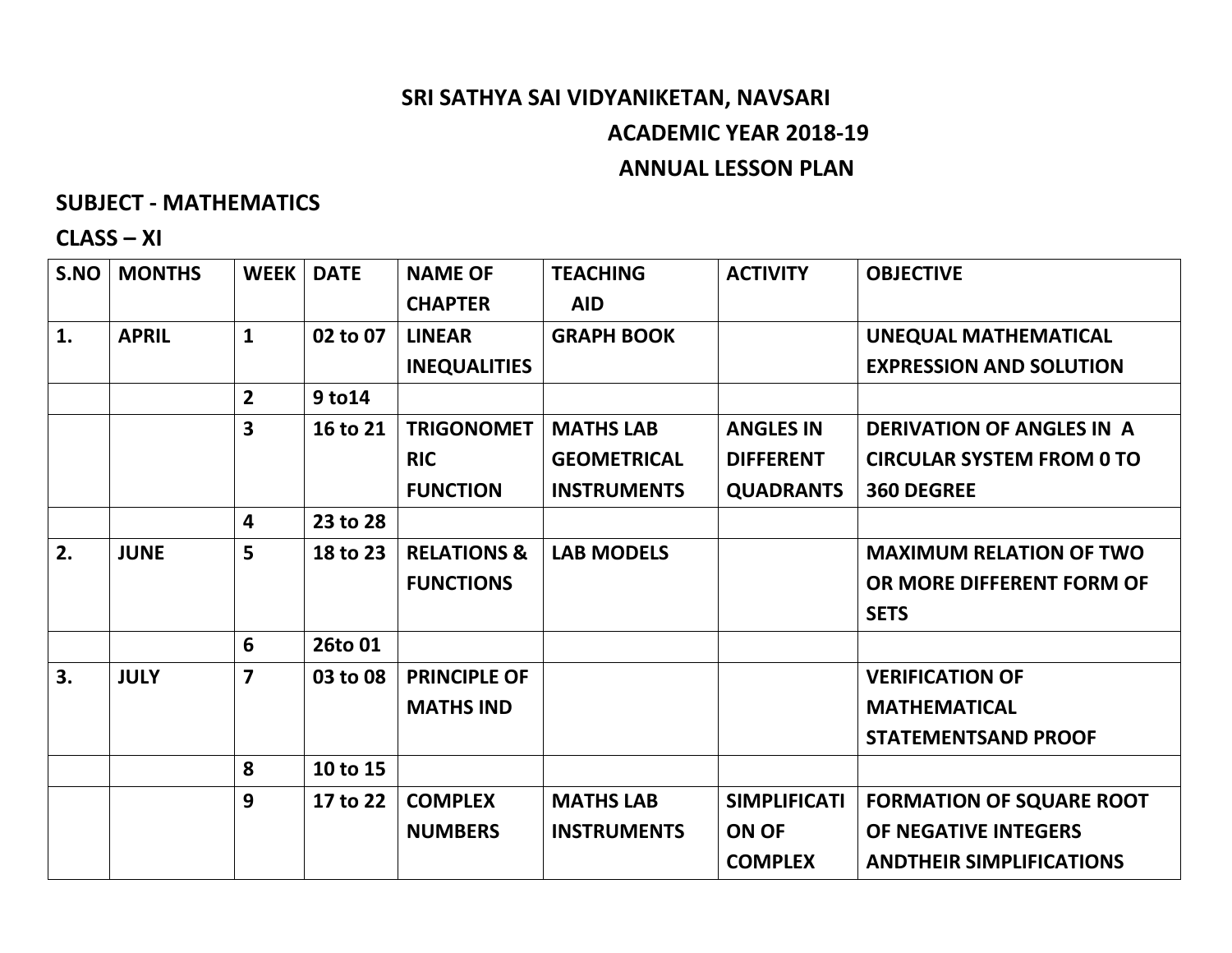|    |                  |    |          |                    |                     | <b>NUMBERS</b>    |                                     |
|----|------------------|----|----------|--------------------|---------------------|-------------------|-------------------------------------|
|    |                  | 10 | 24 to 29 |                    |                     |                   |                                     |
| 4. | <b>AUGUST</b>    | 11 | 01 to 04 | <b>PERMUTATIO</b>  | <b>LAB</b>          |                   | <b>FORMATION OF MAXIMUM</b>         |
|    |                  |    |          | <b>N AND</b>       | <b>INTRUMENTS</b>   |                   | <b>OUTCOMES WHEN NUMBERS</b>        |
|    |                  |    |          | <b>COMBINATIO</b>  |                     |                   | ARE ARRANGED IN DIFFERENT           |
|    |                  |    |          | N                  |                     |                   | <b>ORDER</b>                        |
|    |                  | 12 | 09 to 12 |                    |                     |                   |                                     |
|    |                  | 13 | 14 to 19 | <b>BINOMIAL</b>    | <b>MATHS LAB</b>    | <b>SOLUTION</b>   | <b>FORMATION OF IDENTITIES OF 2</b> |
|    |                  |    |          | <b>THEOREM</b>     | <b>INSTRUMENTS</b>  | <b>OF ANY</b>     | OR MORE DEGREES OF ANY              |
|    |                  |    |          |                    | <b>FOR PASCAL'S</b> | <b>NUMBER OF</b>  | <b>BINOMIALS</b>                    |
|    |                  |    |          |                    | <b>LAW</b>          | <b>ANY DEGREE</b> |                                     |
|    |                  | 14 | 21to 26  | <b>REVISION OF</b> |                     |                   |                                     |
|    |                  |    |          | $SA-I$             |                     |                   |                                     |
| 5. | <b>SEPTEMBER</b> | 15 | 28 to 02 | <b>REVISION OF</b> |                     |                   |                                     |
|    |                  |    |          | $S A - I$          |                     |                   |                                     |
|    |                  | 16 | 04 to 09 | <b>EXAMINATIO</b>  |                     |                   |                                     |
|    |                  |    |          | N                  |                     |                   |                                     |
|    |                  | 17 | 11 to 16 | <b>EXAMINATIO</b>  |                     |                   |                                     |
|    |                  |    |          | N                  |                     |                   |                                     |
|    |                  | 18 | 18 to 23 | <b>SEQUENCE</b>    | <b>MATHS LAB</b>    |                   | <b>SUM AND Nth TERM OF ANY</b>      |
|    |                  |    |          | <b>AND SERIES</b>  | <b>INSTRUMENTS</b>  |                   | <b>SEQUENCE AND SERIES</b>          |
|    |                  | 19 | 25 to 30 |                    |                     |                   |                                     |
| 6. | <b>OCTOBER</b>   | 20 | 01 to 06 | <b>STRAIGHT</b>    | <b>GEOMETRICAL</b>  | <b>FORMATION</b>  | <b>FORMATION OF EQUATION AND</b>    |
|    |                  |    |          | <b>LINES</b>       | <b>INSTRUMENTS</b>  | <b>OF</b>         | <b>SLOPE OF ANY LINE WHEN</b>       |
|    |                  |    |          |                    |                     | <b>EQUATION</b>   | <b>PARALLEL OR INTERSECTEDOR</b>    |
|    |                  |    |          |                    |                     | <b>AT ANY</b>     | <b>COINCIDE TO EACH OTHER</b>       |
|    |                  |    |          |                    |                     | <b>POINT</b>      |                                     |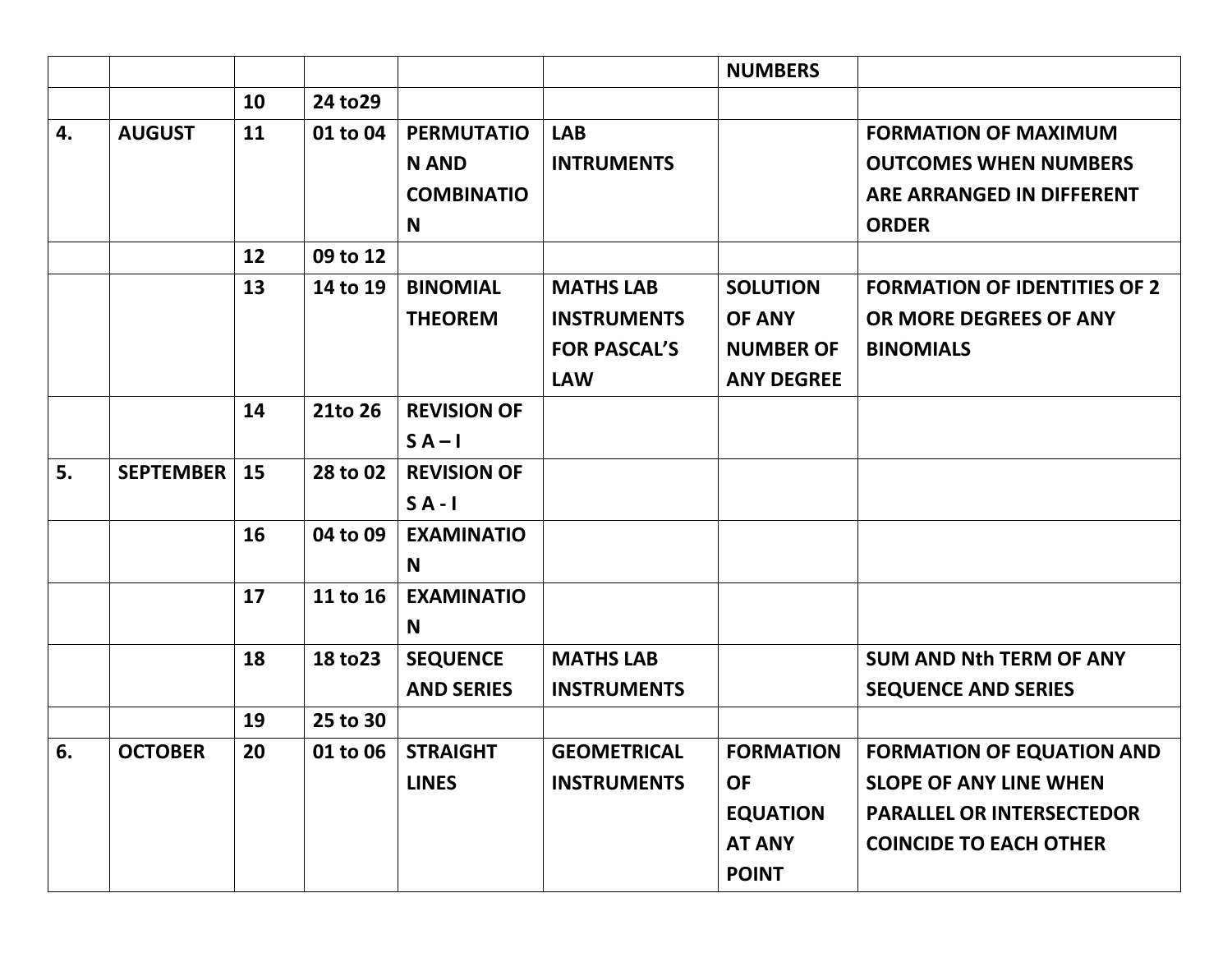|    |                 | 21 | 08 to 13     | <b>CONIC</b>        | <b>MATHS MODEL</b> |                    | <b>INTRODUCTION OF PARABOLA</b>  |
|----|-----------------|----|--------------|---------------------|--------------------|--------------------|----------------------------------|
|    |                 |    |              | <b>SECTIONS</b>     | <b>OF LAB</b>      |                    | <b>AND HYPERBOLA AND THEIR</b>   |
|    |                 |    |              |                     |                    |                    | <b>EQUATIONS</b>                 |
|    |                 | 22 | 15 to 20     |                     |                    |                    |                                  |
|    |                 | 23 | 22 to 27     | <b>INTRO TO 3 D</b> | <b>GEOMETRICAL</b> | <b>DISTANCE OF</b> | <b>DISTANCE AND AREA WHEN</b>    |
|    |                 |    |              | <b>GEOMETRY</b>     | <b>INSTRUMENTS</b> | <b>ANY</b>         | <b>COORDINATES OF POINTS ARE</b> |
|    |                 |    |              |                     |                    | <b>COLLINEAR</b>   | <b>GIVEN</b>                     |
|    |                 |    |              |                     |                    | <b>POINTS</b>      |                                  |
| 7. | <b>November</b> | 25 | 19 to 24     | <b>LIMITS AND</b>   |                    |                    | <b>MAXIMUM AND MINIMUM OF</b>    |
|    |                 |    |              | <b>DERIVATION</b>   |                    |                    | <b>ANY ALGERIC EXPRESSION</b>    |
|    |                 | 25 | 26 to 01     |                     |                    |                    |                                  |
| 8. | <b>DECEMBER</b> | 26 | <b>03 TO</b> | <b>MATHS</b>        |                    |                    | <b>LOGICAL EXPRESSION OF</b>     |
|    |                 |    | 08           | <b>REASONING</b>    |                    |                    | <b>MATHEMATICAL STATEMENTS</b>   |
|    |                 | 27 | <b>10 TO</b> | <b>STATISTICS</b>   | <b>MATHS LAB</b>   | <b>ABOUT</b>       | <b>ARRANGEMENT OF DATA AND</b>   |
|    |                 |    | 15           |                     | <b>INSTRUMENTS</b> | <b>MEAN DATA</b>   | <b>THEIR VARIANCE AND</b>        |
|    |                 |    |              |                     |                    |                    | <b>DEVIATIONS</b>                |
|    |                 | 28 | <b>17 TO</b> | <b>PROBABILITY</b>  | <b>MATHS LAB</b>   |                    | <b>OUTCOMES OF 2 OR MORE</b>     |
|    |                 |    | 22           |                     | <b>INSTRUMENTS</b> |                    | <b>EXPERIMENTS</b>               |
|    |                 | 29 | <b>24 TO</b> |                     |                    |                    |                                  |
|    |                 |    | 29           |                     |                    |                    |                                  |
| 9. | <b>JANUARY</b>  | 30 | 31 TO        | <b>REVISION</b>     |                    |                    |                                  |
|    |                 |    | 05           |                     |                    |                    |                                  |
|    |                 | 31 | 07 TO        | <b>REVISION</b>     |                    |                    |                                  |
|    |                 |    | 11           |                     |                    |                    |                                  |
|    |                 | 32 | <b>17 TO</b> | <b>REVISION</b>     |                    |                    |                                  |
|    |                 |    | 26           |                     |                    |                    |                                  |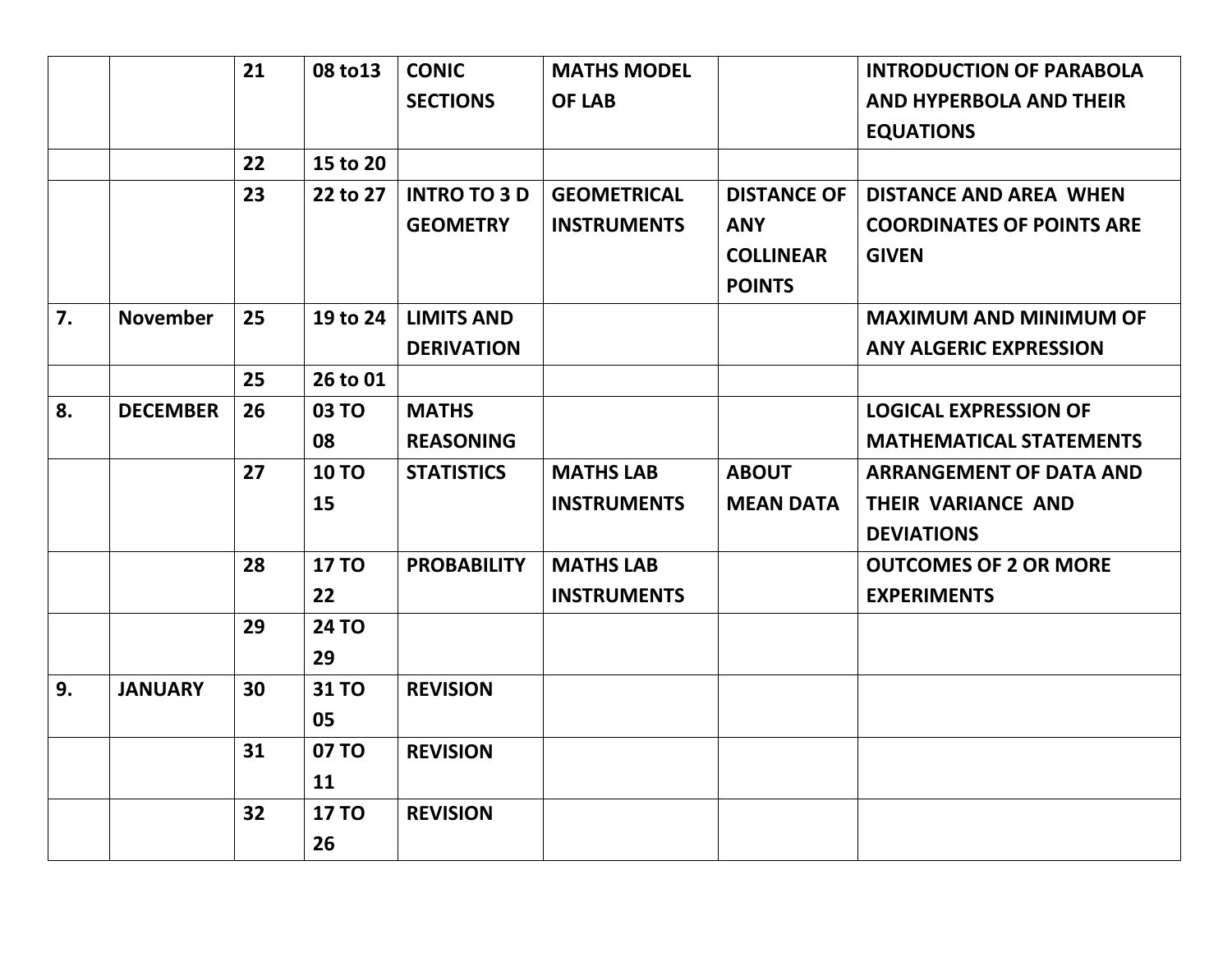|     |                 | 33 | <b>28 TO</b> | <b>REVISION</b>   |
|-----|-----------------|----|--------------|-------------------|
|     |                 |    | 02           |                   |
| 10. | <b>FEBRUARY</b> | 34 | 04 TO        | <b>REVISION</b>   |
|     |                 |    | 09           |                   |
|     |                 | 35 | <b>11 TO</b> | <b>EXAMINATIO</b> |
|     |                 |    | 16           | N                 |
|     |                 | 36 | <b>18 TO</b> | <b>EXAMINATIO</b> |
|     |                 |    | 23           | N                 |
|     |                 | 37 | <b>25 TO</b> | <b>EXAMINATIO</b> |
|     |                 |    | 02           | N                 |
| 11. | <b>MARCH</b>    |    | 04 TO        | <b>EXAMINATIO</b> |
|     |                 |    | 09           | N                 |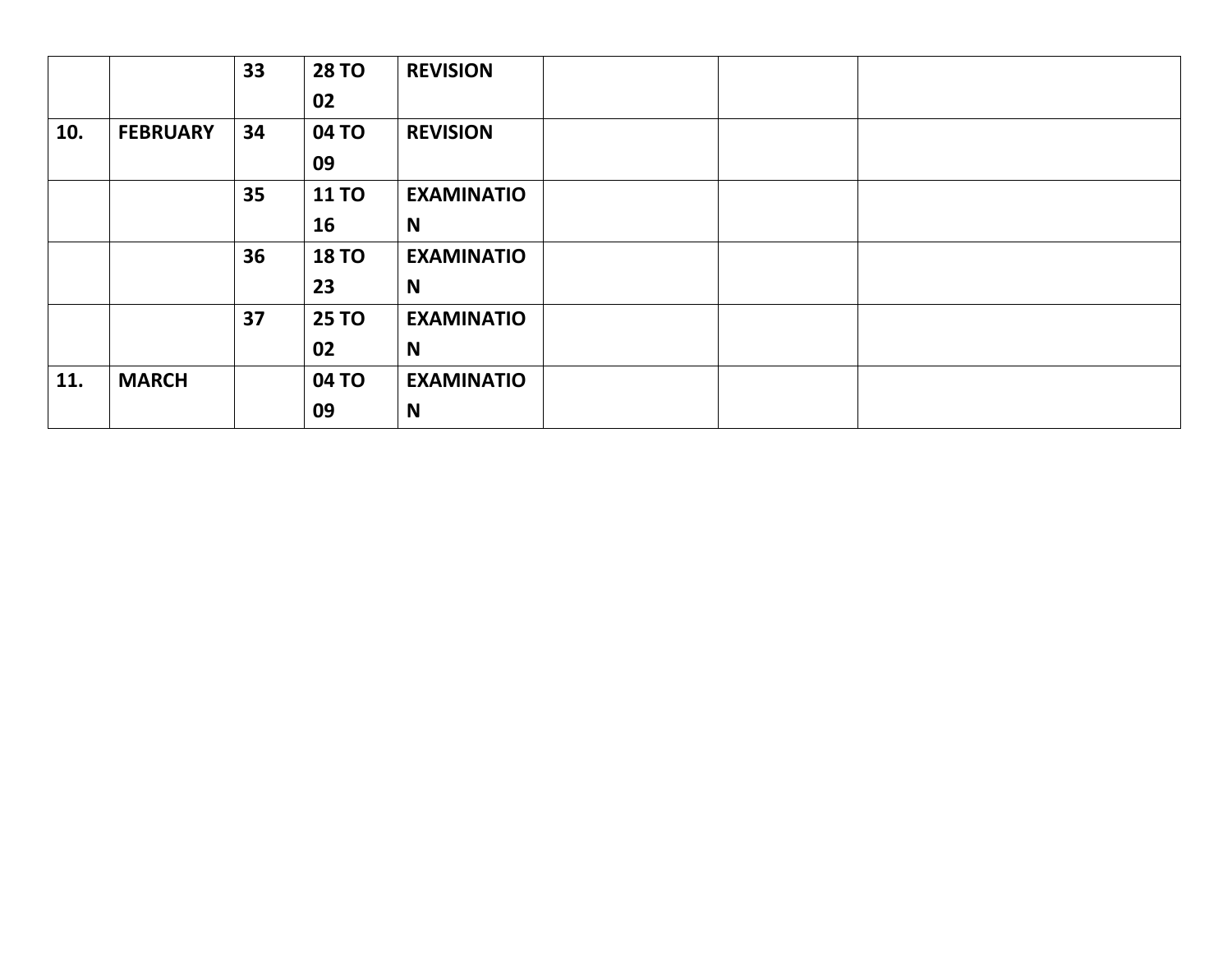|       |                |            |            |                                                        | SRI SATHYA SAI VIDYANIKETAN, NAVSARI                  |                                 |                                |                                                                   |                    |
|-------|----------------|------------|------------|--------------------------------------------------------|-------------------------------------------------------|---------------------------------|--------------------------------|-------------------------------------------------------------------|--------------------|
|       |                |            |            | <b>CLASS - XI</b>                                      | (Unit Plan) SUB -BIOLOGY<br><b>SESSION 2018 -2019</b> |                                 | <b>By: BINITA MOHAPATRA</b>    |                                                                   |                    |
| Month | Week           | Date       | No.<br>Pds | <b>Topic</b>                                           | Lesson                                                | <b>Teaching Aids</b>            | Activity/project               | <b>Specific</b><br>objectives                                     | <b>Values</b>      |
| April | w1             | 2 TO 7     | 6          | The Living<br>World                                    | The Living World                                      |                                 |                                |                                                                   |                    |
|       | w <sub>2</sub> | 8 to 14    | 6          | Human<br>physiology                                    | Digestion and absorption                              | Amylase<br>action<br>experiment | Amylase<br>,NaCl,starch,Iodine | They will be<br>able<br>understand the<br>process of<br>digestion | Coordination       |
|       | w3             | 16 to 21   | 6          | Human<br>physiology                                    | Breathing and exchange of<br>gases                    | Measurment<br>of pulse rate     | Chart of lungs, E-<br>Quest    | They will be<br>able<br>understand the<br>process of<br>digestion | Discipline         |
| june  | w4             | 23 to 28   | 6          | Human<br>physiology                                    | Body fluids and circulation                           | Chart of<br>lungs, E-<br>Quest  | Chart of lungs, E-<br>Quest    | They will be<br>able<br>understand the<br>process of<br>digestion | Coordination       |
| June  | w5             | 18 to 23   | 4          | Human<br>physiology                                    | Excretory products and their<br>elimination           | Urine test                      | Urine                          | They will be<br>able<br>understand the<br>process of<br>digestion | <b>Cleanliness</b> |
| july  | w6             | 25 to 30   | 6          | Human<br>physiology                                    | Locomotion and movement                               | Muscle<br>contraction           | <b>Muscles</b>                 | They will be<br>able<br>understand the<br>process of<br>digestion | Coordination       |
| July  | w7             | $2$ to $7$ | $\bf 6$    | PA <sub>1</sub>                                        | PA <sub>1</sub>                                       | PA <sub>I</sub>                 | PA <sub>I</sub>                | PA <sub>I</sub>                                                   | PA <sub>1</sub>    |
|       | w8             | 9 to 14    | 6          |                                                        |                                                       |                                 |                                |                                                                   |                    |
|       | w9             | 16 to 21   | 6          | Structural<br>organisation in<br>plants and<br>animals | Morphology of flowering<br>plants                     | Flower                          | Flower                         | They will be<br>able<br>understand the<br>structure of            | Creativity         |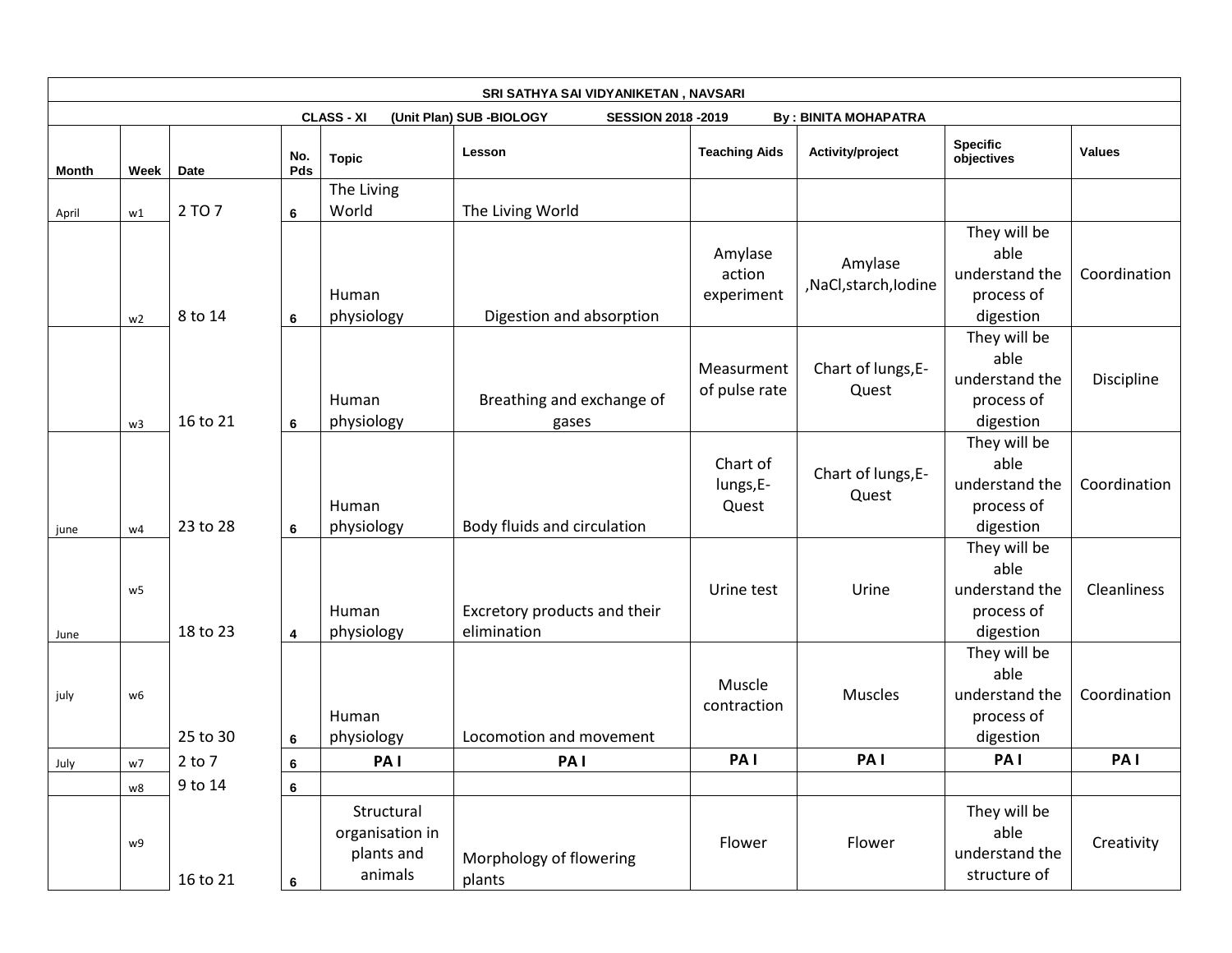|           |     |                     |   |                                                        |                                       |                                                       |                                    | flower                                                            |                 |
|-----------|-----|---------------------|---|--------------------------------------------------------|---------------------------------------|-------------------------------------------------------|------------------------------------|-------------------------------------------------------------------|-----------------|
|           |     |                     |   |                                                        |                                       |                                                       |                                    |                                                                   |                 |
|           |     |                     |   |                                                        |                                       |                                                       |                                    |                                                                   |                 |
|           | w10 | 23 to 28            | 6 | Structural<br>organisation in<br>plants and<br>animals | Anatomy of flowering plants           | Parts of<br>flowers                                   | Flowers                            | They will be<br>able<br>understand the<br>structure of<br>flower  | Conservation    |
| August    | w11 | 30 july to 4<br>aug | 4 | Structural<br>organisation in<br>plants and<br>animals | Structural organisation in<br>animals | Charts                                                | Charts                             | They will be<br>able<br>understand the<br>structure of<br>animals | Conservation    |
|           | w12 | 6 to 11             | 5 | <b>REVISION</b>                                        | <b>REVISION</b>                       | <b>REVISION</b>                                       | <b>REVISION</b>                    | <b>REVISION</b>                                                   | <b>REVISION</b> |
|           | w13 | 13 to 18            | 6 | <b>REVISION</b>                                        | <b>REVISION</b>                       | <b>REVISION</b>                                       | <b>REVISION</b>                    | <b>REVISION</b>                                                   | <b>REVISION</b> |
|           | w14 | 20 to 31            | 6 | PA <sub>I</sub>                                        | PA <sub>I</sub>                       | PA <sub>I</sub>                                       | PA <sub>I</sub>                    | PA <sub>I</sub>                                                   | PA <sub>1</sub> |
|           | w15 | $1$ to $8$          | 6 | Cell structure<br>and functions                        | Cell the unit of life                 | Slides of<br>plant and<br>animal cell<br>preparations | Slides of plant and<br>animal cell | They will be<br>able<br>understand the<br>structure od<br>cell    | Discipline      |
| September | w16 | 10 to 15            | 6 | Cell structure<br>and functions                        | <b>Bio molecules</b>                  |                                                       |                                    | They will be<br>able<br>understand the<br>process of<br>digestion | Coordination    |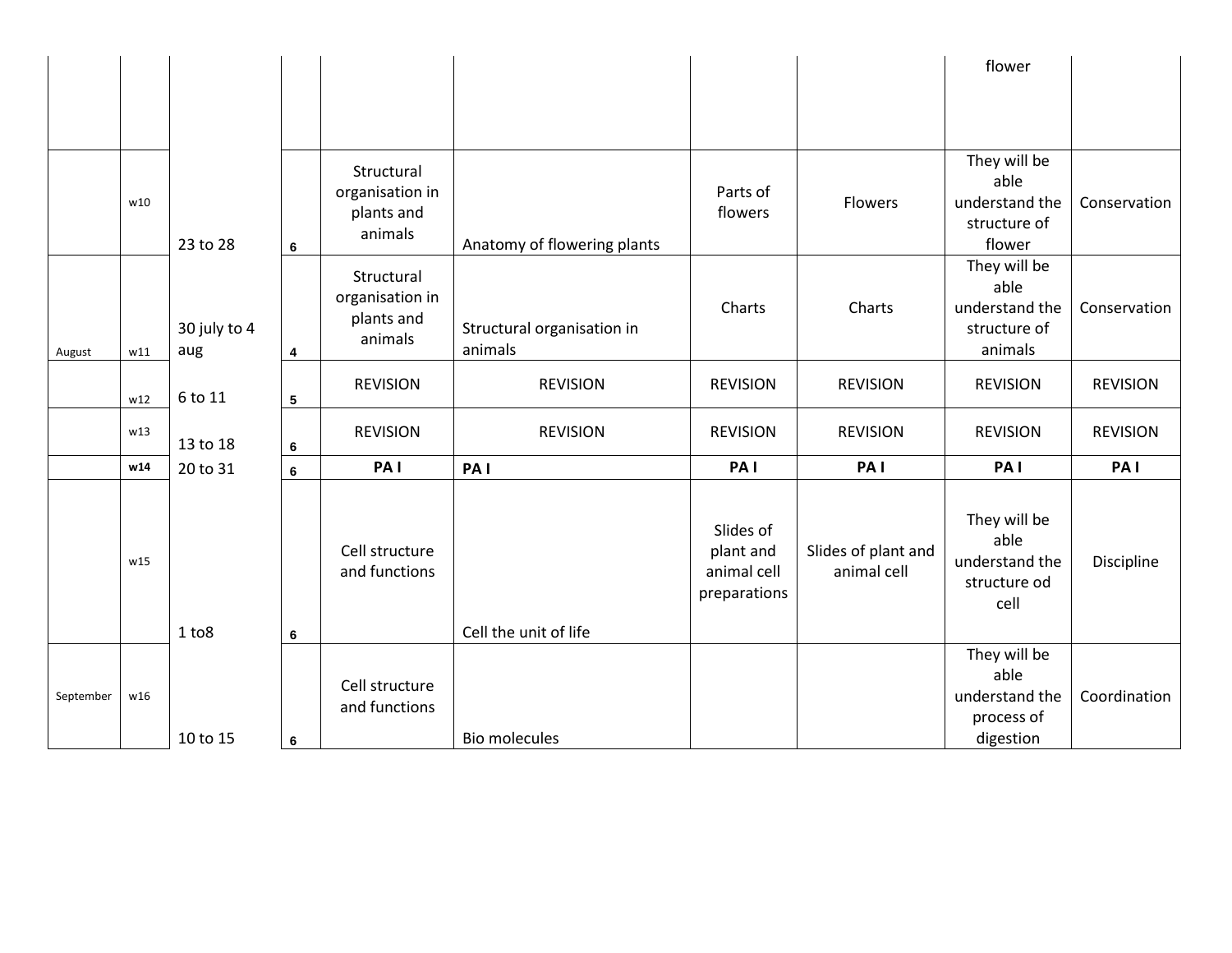|     | w17 | 17 to 22            | 6               | Cell structure<br>and functions | Cell cycle and cell division    | Slides of<br>mitosis<br>preparation<br>by onion<br>root tip | Slides of mitosis<br>preparation by<br>onion root tip,<br>microscope | They will be<br>able<br>understand the<br>process of cell<br>division                          | Coordination                 |
|-----|-----|---------------------|-----------------|---------------------------------|---------------------------------|-------------------------------------------------------------|----------------------------------------------------------------------|------------------------------------------------------------------------------------------------|------------------------------|
|     | w18 | 24 to 29            | 6               | <b>REVISION</b>                 | <b>REVISION</b>                 | <b>REVISION</b>                                             | <b>REVISION</b>                                                      | <b>REVISION</b>                                                                                | <b>REVISION</b>              |
|     | w19 | $1$ to $6$          | $\bf 6$         | <b>HALF YEARLY</b>              | <b>HALF YEARLY</b>              | <b>HALF</b><br><b>YEARLY</b>                                | <b>HALF YEARLY</b>                                                   | <b>HALF YEARLY</b>                                                                             | <b>HALF</b><br><b>YEARLY</b> |
| Oct | w20 | 8 to 13 15 to<br>20 | $\bf 6$         | Plant physiology                | Transport in plants             | Hydroponics                                                 | bottle, money<br>plant                                               | They will be<br>able<br>understand the<br>process of<br>transportation<br>of food and<br>water | Coordination                 |
|     | w21 | 22 to 30            | $6 + 4$         | Plant physiology                | Mineral nutrition               | Hydroponics                                                 | bottle, money<br>plant                                               | They will be<br>able<br>understand the<br>process of<br>mineral<br>absorption                  | Coordination                 |
|     | w22 | 19 to 24            | 6               | Plant physiology                | Photosynthesis in higher plants | Presence of<br>starch<br>experiment                         | leaves, alcohol,<br>iodine                                           | They will be<br>able<br>understand the<br>process of<br>photosynthesis                         | Coordination                 |
| Nov | w23 | 26 to 1dec          | $6\phantom{1}6$ | Plant physiology                | Respiration in plants           | Mercury<br>experiment<br>with seeds                         | Mercury, seeds<br>test tube                                          | They will be<br>able<br>understand the<br>process of<br>respiration                            | Coordination                 |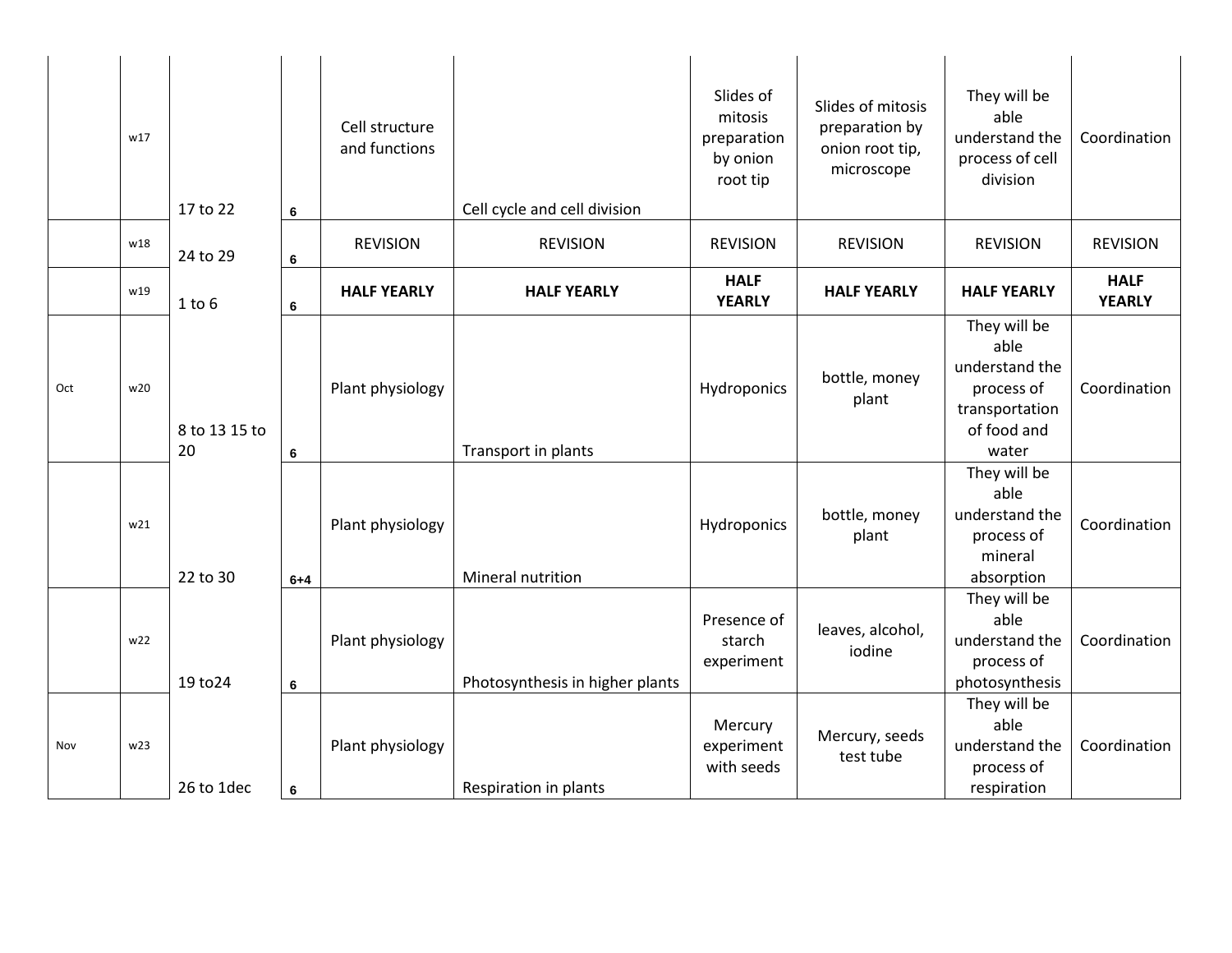|         | w24 | $3$ to $8$ | 6       | Plant physiology | Plant growth and<br>development.                  | Experiment<br>bending<br>towards<br>sunlight | Plant, box                 | They will be<br>able<br>understand the<br>process of horn<br>action. | Coordination |
|---------|-----|------------|---------|------------------|---------------------------------------------------|----------------------------------------------|----------------------------|----------------------------------------------------------------------|--------------|
|         | w25 | 10 to 15   | 6       | LIVING WORLD     | <b>CLASSIFICATION OF PLANTS</b><br><b>KINGDOM</b> | <b>SPECIMENS</b>                             | <b>IDENTIFICATION GAME</b> | They will able<br>to                                                 |              |
|         | w26 | 17 to 22   | 6       |                  | <b>CLASSIFICATION OF PLANTS</b><br><b>KINGDOM</b> | <b>SPECIMENS</b>                             | <b>IDENTIFICATION GAME</b> |                                                                      |              |
| Dece    | w27 | 24 to 29   | 6       |                  | <b>CLASSIFICATION IN ANIMAL</b><br><b>KINGDOM</b> | <b>SPECIMENS</b>                             | <b>IDENTIFICATION GAME</b> |                                                                      |              |
|         | w28 | 31 to 5    | 6       |                  | <b>CLASSIFICATION IN ANIMAL</b><br><b>KINGDOM</b> | <b>SPECIMENS</b>                             | <b>IDENTIFICATION GAME</b> |                                                                      |              |
|         | w29 | 7 to 10    | 6       | <b>PA III</b>    | PA III                                            | PA III                                       | PA III                     | PA III                                                               | PA III       |
|         | w30 | 18 to 26   | 6       |                  |                                                   |                                              |                            |                                                                      |              |
| January | w31 | 28 to 2    | $\bf 6$ |                  |                                                   |                                              |                            |                                                                      |              |
|         | w32 | 4 to 9     | 6       |                  |                                                   |                                              |                            |                                                                      |              |
|         | w33 | 11 to 16   | 6       |                  |                                                   |                                              |                            |                                                                      |              |
|         | w34 | 18 to 25   | 6       |                  |                                                   |                                              |                            |                                                                      |              |
| Feb     | w35 | 26 to 2    | 6       |                  |                                                   |                                              |                            |                                                                      |              |
|         | w36 | 4 to 9     | 6       | PA IV            | <b>PAIV</b>                                       | PA IV                                        | PA IV                      | <b>PAIV</b>                                                          | <b>PAIV</b>  |
| March   | w37 | 11 to 16   | 6       |                  |                                                   |                                              |                            |                                                                      |              |
|         |     |            |         |                  |                                                   |                                              |                            |                                                                      |              |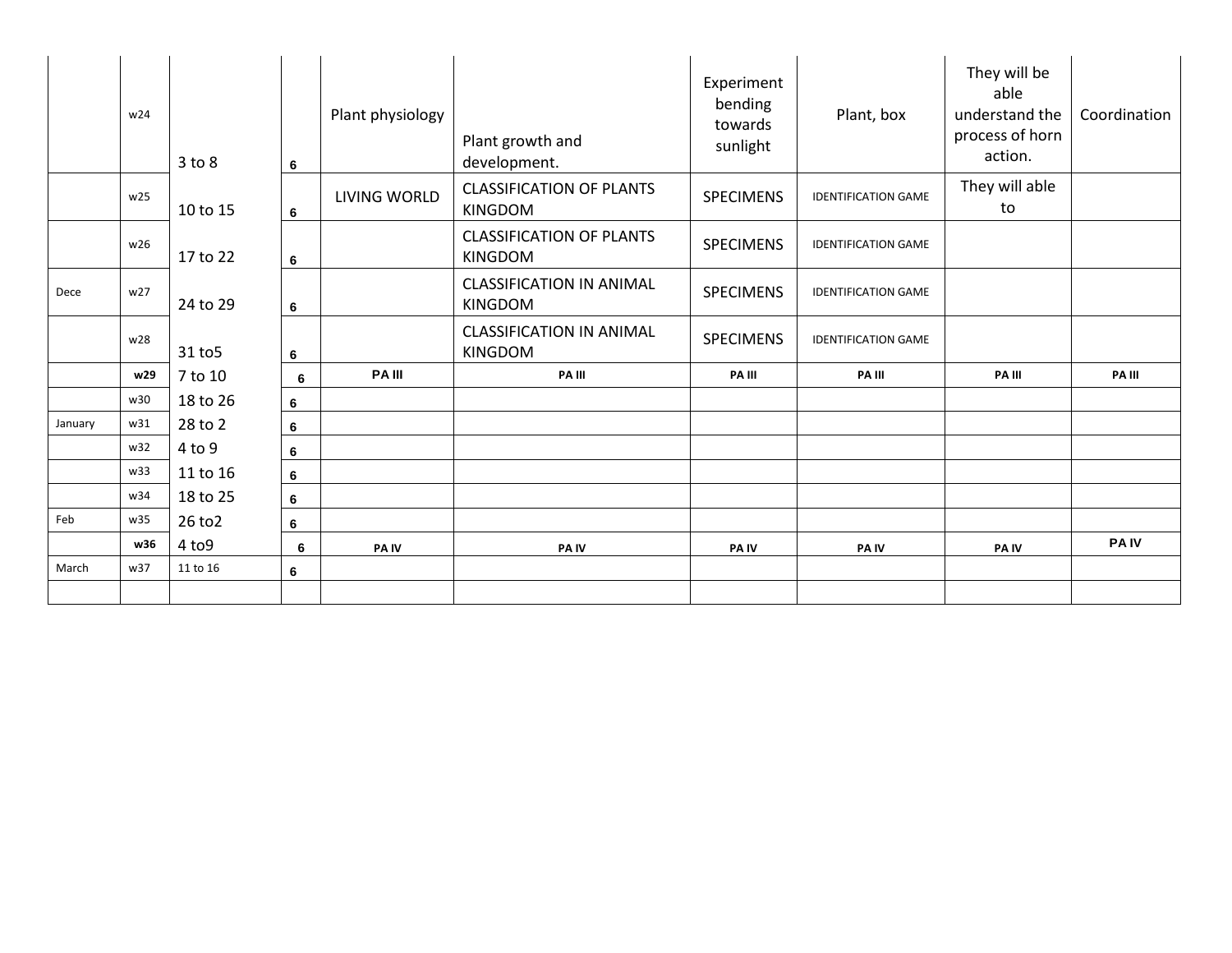# SRI SATHYA SAI VIDYANIKETAN, NAVSARI

**SUBJECT : COMPUTER**

**SCIENCE NAME OF TEACHER : PARTH HIRANI STANDARD : 11 (SCIENCE)**

### ANNUAL PLAN (ACADEMIC YEAR 2018 - 19)

| <b>Month</b>     | Theme /<br><b>Syllabus</b>                      | <b>Lesson</b>                                                                | <b>Teaching Aid</b>  | <b>Expected</b><br><b>Learning Outcome</b>                                  | <b>Values</b>                                                      | No. of<br><b>Periods</b> |
|------------------|-------------------------------------------------|------------------------------------------------------------------------------|----------------------|-----------------------------------------------------------------------------|--------------------------------------------------------------------|--------------------------|
| <b>APRIL</b>     | Computer<br>Fundamental, Data<br>Representation | History & Types of<br>Computer, Data<br>Representation with<br>number System | Worksheet            | History & Types of<br>Computer, Conversion<br>from one system to<br>another | <b>RIGHT ACTION -</b><br>Proper Use of Time<br><b>TRUTH - Self</b> | 28                       |
| <b>JUNE</b>      | $C++$                                           | Getting started with c++<br>with operators                                   | $C++$                | Basic concept of C++                                                        | Analysis<br><b>PEACE -</b><br>Understanding                        | 14                       |
| <b>JULY</b>      | $C++$                                           | Flow of Control                                                              | $C++$                | Control and looping<br>statements                                           | <b>PEACE - Self</b><br>Control                                     | 28                       |
| <b>AUGUST</b>    | $C++$                                           | Arrays & Strings                                                             | Worksheet            | Arrays & Strings                                                            | <b>NON VIOLENCE -</b><br><b>Social Justice Unity</b>               | 28                       |
| <b>SEPTEMBER</b> | $C++$                                           | Structure with array                                                         | Worksheet            | Array & Structure                                                           | <b>NON VIOLENCE -</b><br><b>Social Justice Unity</b>               | 28                       |
| <b>OCTOBER</b>   | $C++$                                           | Library & User defined<br><b>Function</b>                                    | <b>Project Paper</b> | Library & User defined<br>Function                                          | <b>RIGHT ACTION -</b><br>Duty                                      | 28                       |
| <b>NOVEMBER</b>  | OS and computer<br>devices                      | Concept of OS and<br>computer devices                                        | Worksheet            | Concept of OS and<br>computer devices                                       | <b>RIGHT ACTION -</b><br><b>Helpfulness</b>                        | 14                       |
| <b>DECEMBER</b>  | Programming<br>Methodology                      | Programming<br>Methodology                                                   | Worksheet            | <b>Working with Modules</b><br>and errors                                   | <b>RIGHT ACTION -</b><br>Goals                                     | 28                       |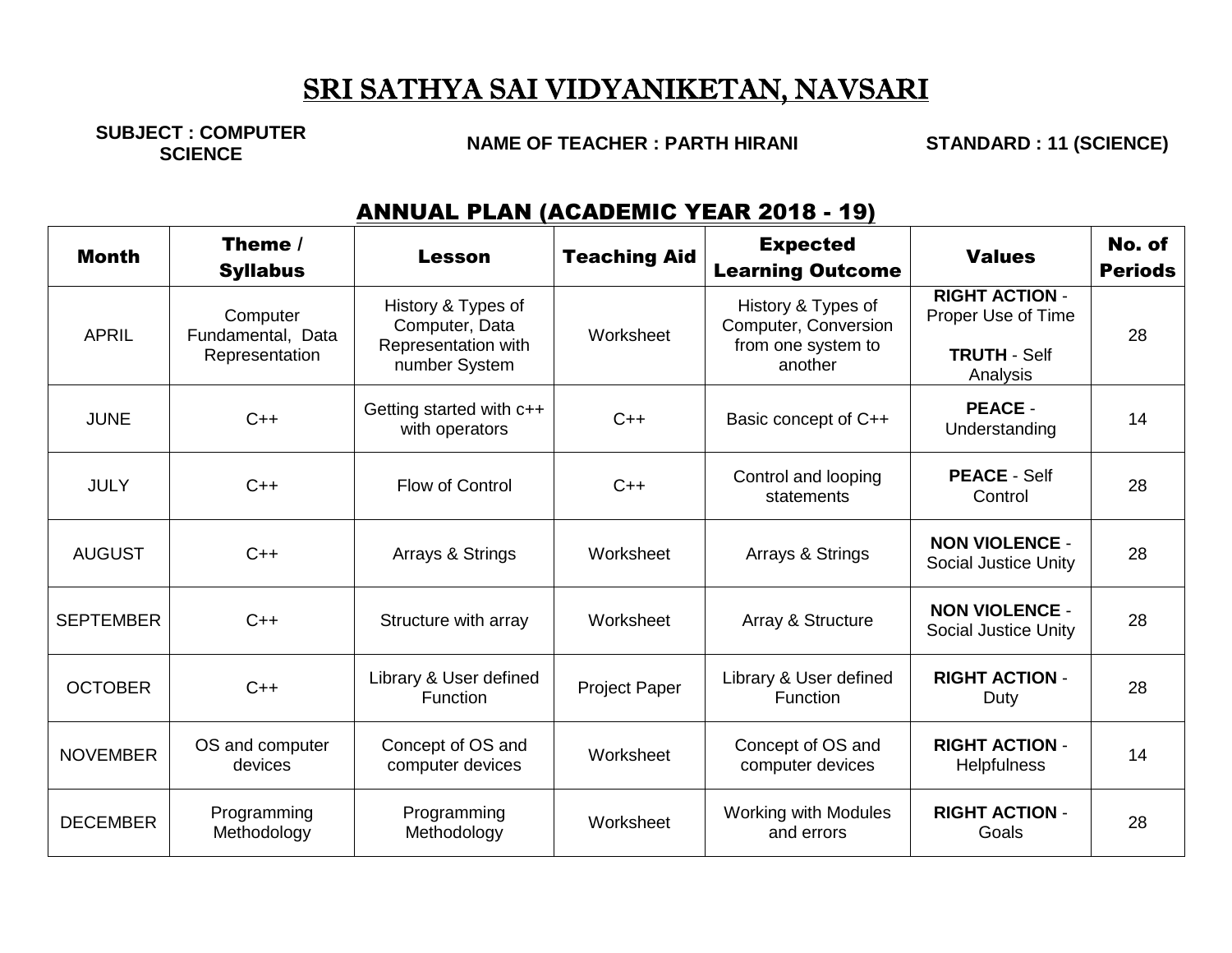| <b>JANUARY</b>  | <b>MYSQL</b> | <b>MYSQL CONCEPTS</b><br>AND SQL | <b>MYSQL</b>              | CONCEPT OF<br>DATABASE IN MYSQL | <b>PEACE</b><br><b>DISCIPLINE</b> | 28 |
|-----------------|--------------|----------------------------------|---------------------------|---------------------------------|-----------------------------------|----|
| <b>FEBRUARY</b> |              |                                  | <b>REVISION</b>           |                                 |                                   |    |
| <b>MARCH</b>    |              |                                  | <b>ANNUAL EXAMINATION</b> |                                 |                                   |    |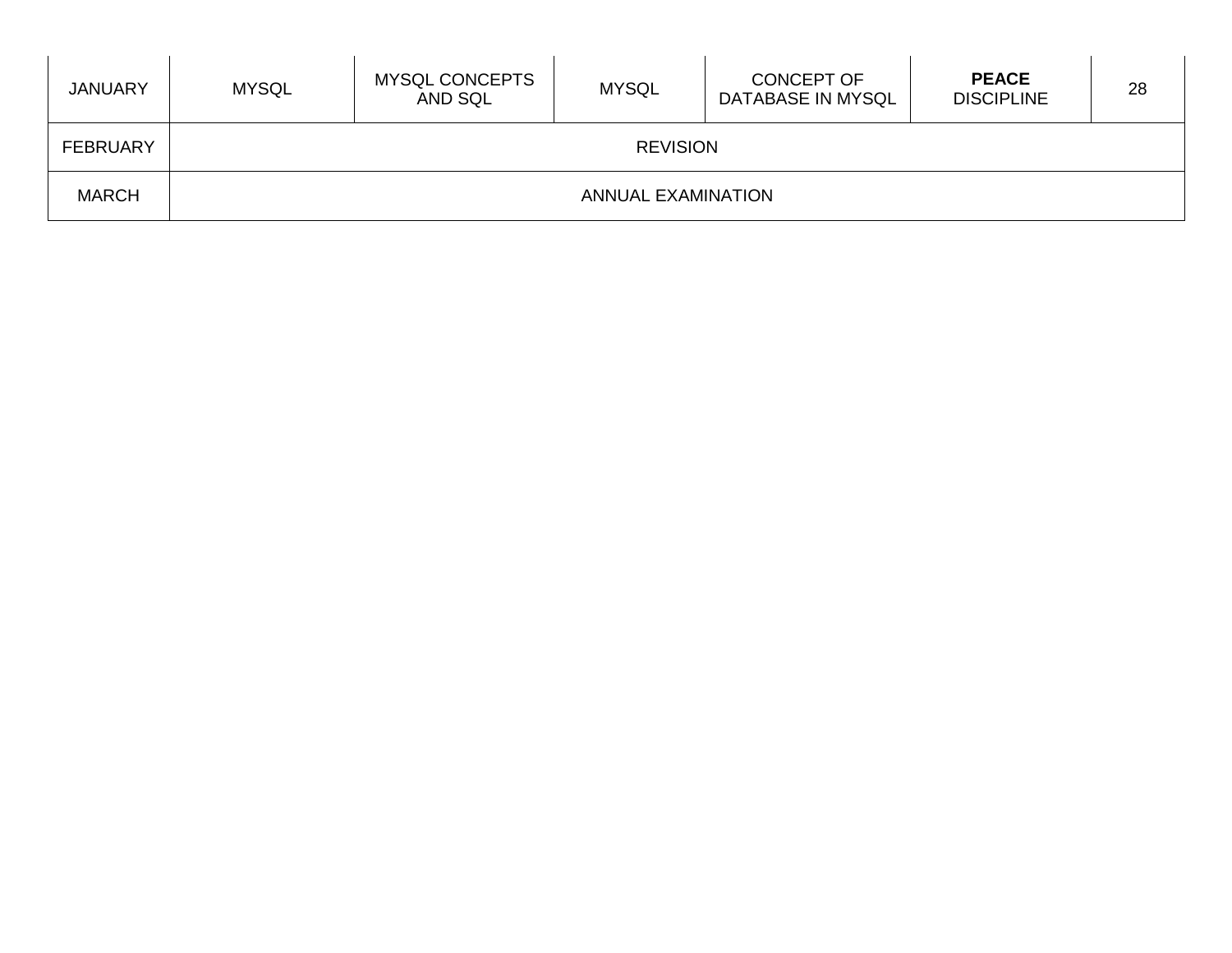# SRI SATHYA SAI VIDYANIKETAN, NAVSARI

**SUBJECT : INFORMATICS** 

#### **NAME OF TEACHER : PARTH HIRANI**

**STANDARD : 11 (COMMERCE)**

#### ANNUAL PLAN (ACADEMIC YEAR 2018 - 19)

| <b>Month</b>     | Theme /<br><b>Syllabus</b>                      | <b>Lesson</b>                                         | <b>Teaching</b><br>Aid                 | <b>Expected</b><br><b>Learning Outcome</b>                  | <b>Values</b>                               | No. of<br><b>Periods</b> |
|------------------|-------------------------------------------------|-------------------------------------------------------|----------------------------------------|-------------------------------------------------------------|---------------------------------------------|--------------------------|
| <b>APRIL</b>     | Computer devices                                | Concept of computer<br>devices                        | Worksheet                              | Concept of computer<br>devices                              | <b>RIGHT ACTION -</b><br><b>Helpfulness</b> | 28                       |
| <b>JUNE</b>      | <b>JAVA Netbeans IDE</b>                        | Getting started with IDE<br>programming               | <b>JAVA Netbeans</b><br><b>IDE 7.0</b> | Concept of IDE                                              | <b>PEACE -</b><br>Understanding             | 14                       |
| <b>JULY</b>      | <b>JAVA Netbeans IDE</b>                        | Programming<br>fundamentals                           | <b>JAVA Netbeans</b><br><b>IDE 7.0</b> | Concept of various tools<br>available in Netbeans           | <b>PEACE - Self Control</b>                 | 28                       |
| <b>AUGUST</b>    | <b>JAVA Netbeans IDE</b>                        | <b>Control Structures</b>                             | <b>JAVA Netbeans</b><br><b>IDE 7.0</b> | Looping and control<br>strucuture in Netbeans<br><b>IDE</b> | <b>PEACE - Self Control</b>                 | 28                       |
| <b>SEPTEMBER</b> | <b>JAVA Netbeans IDE</b>                        | <b>JAVA IDE</b><br>Programming 1 and 2                | <b>JAVA Netbeans</b><br><b>IDE 7.0</b> | Button, Input controls<br>and other java tools              | <b>PEACE - Self Control</b>                 | 28                       |
| <b>OCTOBER</b>   | <b>JAVA Netbeans IDE</b><br>and IT applications | <b>JAVA IDE</b><br>Programming 3 & IT<br>applications | <b>JAVA Netbeans</b><br><b>IDE 7.0</b> | Working with list,<br>combobox, Jtable java<br>tools        | <b>PEACE - Self Control</b>                 | 28                       |
| <b>NOVEMBER</b>  | <b>JAVA Netbeans IDE</b><br>and IT applications | <b>JAVA IDE</b><br>Programming 3 & IT<br>applications | <b>JAVA Netbeans</b><br><b>IDE 7.0</b> | Working with list,<br>combobox, Jtable java<br>tools        | <b>PEACE - Self Control</b>                 | 14                       |
| <b>DECEMBER</b>  | Programming<br>Methodology                      | Programming<br>Methodology                            | Worksheet                              | <b>Working with Modules</b><br>and errors                   | <b>RIGHT ACTION -</b><br>Goals              | 28                       |
| <b>JANUARY</b>   | <b>MYSQL</b>                                    | <b>MYSQL CONCEPTS</b><br><b>AND SQL</b>               | <b>MYSQL</b>                           | <b>CONCEPT OF</b><br>DATABASE IN MYSQL                      | <b>PEACE</b><br><b>DISCIPLINE</b>           | 28                       |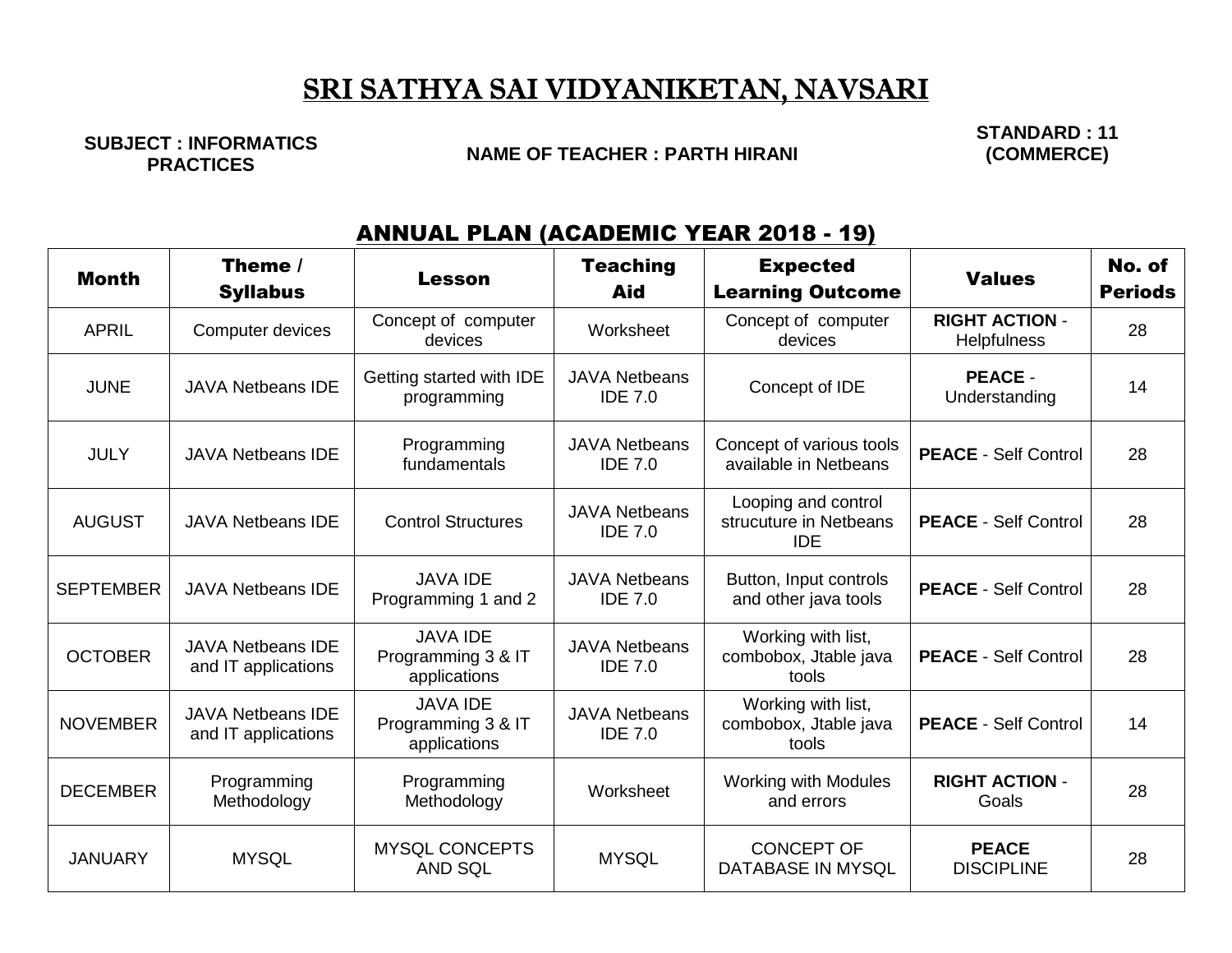| FEBRUARY     | <b>REVISION</b>           |
|--------------|---------------------------|
| <b>MARCH</b> | <b>ANNUAL EXAMINATION</b> |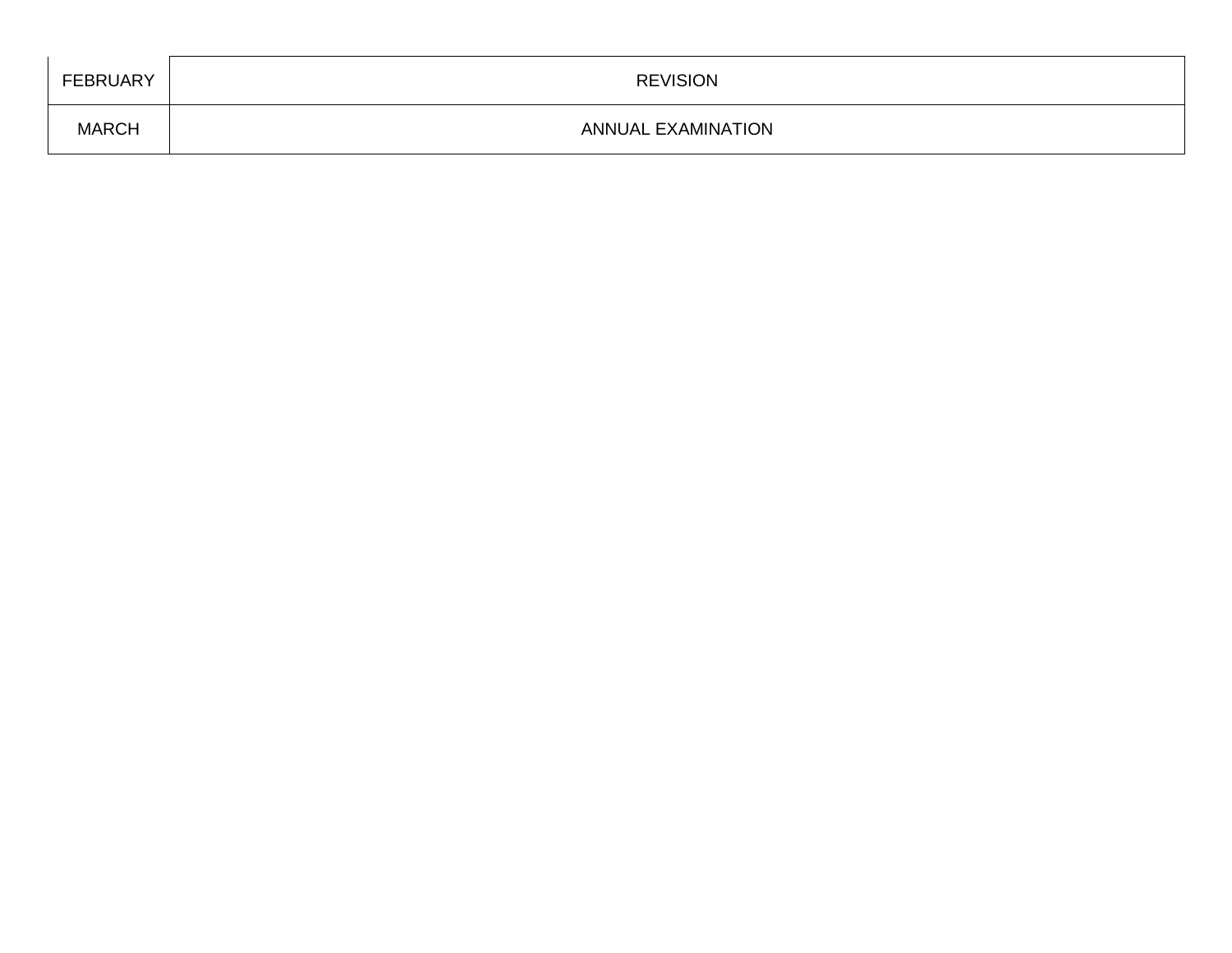## **Physical Education**

## **Annual Plan Academic year 2018-19**

#### **STD: XI**

| Sr.No          | <b>Month</b> | <b>Subject</b>                                 | <b>Practical</b>          | <b>Materials</b>   |
|----------------|--------------|------------------------------------------------|---------------------------|--------------------|
| $\mathbf{1}$   | April        | 1. Changing Trends and Career in               | Table tennis,             | Table tennis Ball  |
|                |              | <b>Physical Education</b>                      | Raining -60m              | Table tennis Bat   |
|                |              |                                                | Shuttle Run 4×10m         | Cricket Bat, Ball  |
| $\overline{2}$ | June         | 2. Olympic Movement                            | Football Basketball Throw | Football           |
|                |              |                                                | Sort put                  |                    |
| $\overline{3}$ | July         | 3. Physical Education, wellness and Lifestyle. | Volleyball                | Volleyball         |
|                |              | 4. Physical Education, Sports for Differently  | Sit ups, Pull-ups,        | Volleyball Nat     |
|                |              | Abide.                                         | Knee Band Pushups         |                    |
| 4              | August       | 5. yoga                                        |                           | <b>Chess Board</b> |
|                |              | 6. Physical Activity and Leadership            | Yoga                      | Yoga Met           |
|                |              |                                                | Chess                     |                    |
| 5              | September    | 7. Test, measurement and Evaluation.           | Badminton                 | Badminton          |
|                | October      | 8. Fundamentals of Anatomy and Physiology.     | <b>Standing Broad</b>     | Racket             |
|                |              |                                                | Jump                      | Shuttle-cock, Nat  |
| 6              | November     | 9. Kinesiology, Biomechanics and sports.       | <b>Fitness Teat</b>       | Stopwatch          |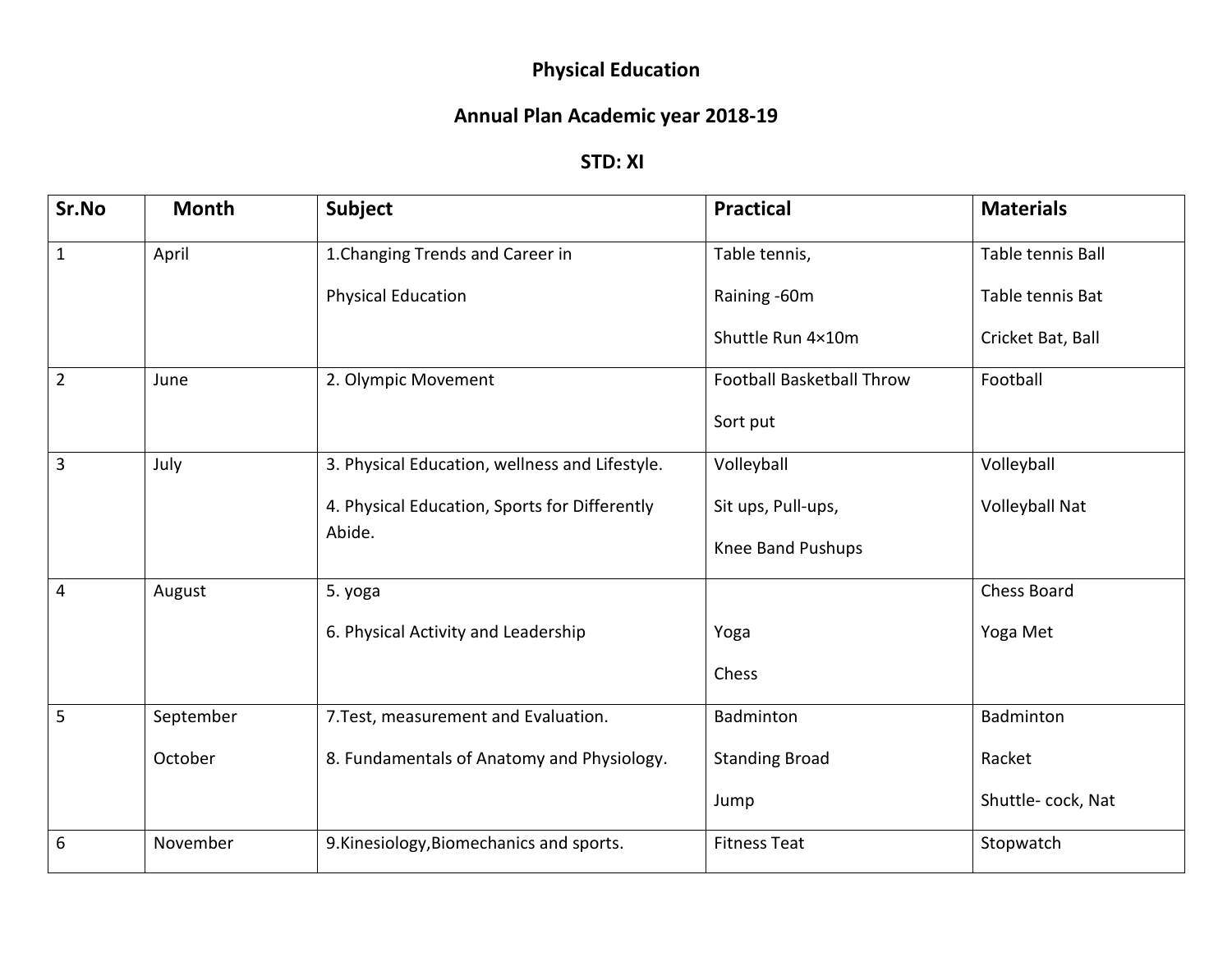|                | December | 10. Psychology and Sports | Practice     | Cons       |
|----------------|----------|---------------------------|--------------|------------|
|                |          |                           |              | Clapper    |
|                |          |                           |              | Basketball |
| $\overline{7}$ | January  | 11. Training in Sports    | Kho-Kho      | Lime, rope |
|                |          | 12. Doping                | Project Work | Stopwatch  |
|                |          |                           |              | Whistle    |
| 8              | February | <b>Practical Exam</b>     |              |            |
| 9              | March    | Theory Exam               |              |            |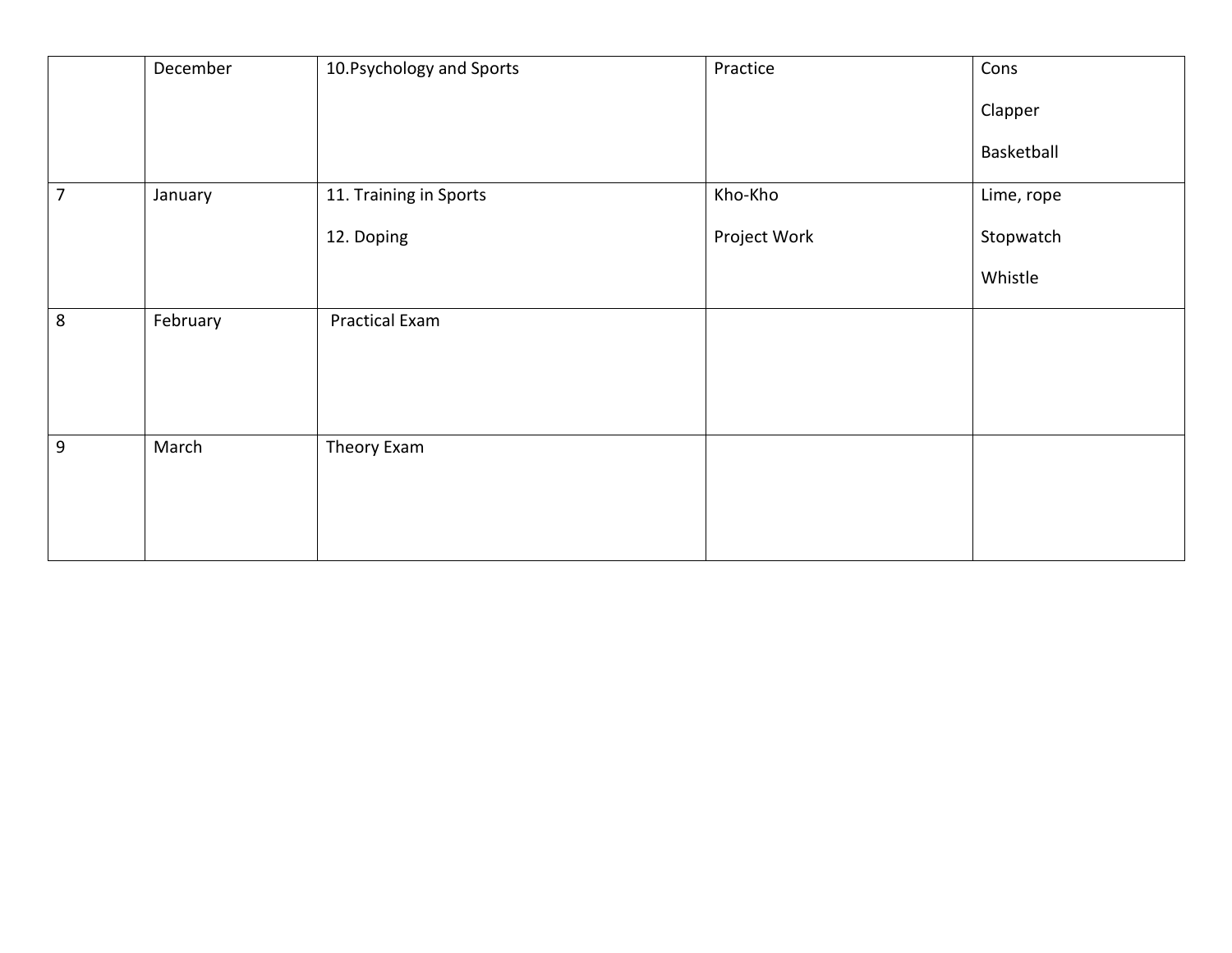|                |                   |             |                |                                     |                | SRI SATHYA SAI VIDYANIKETAN, NAVSARI |                           |                           |                |
|----------------|-------------------|-------------|----------------|-------------------------------------|----------------|--------------------------------------|---------------------------|---------------------------|----------------|
|                | <b>CLASS - XI</b> |             |                | (Unit Plan) SUB -accountancy        |                | <b>SESSION 2018-19</b>               |                           | By : minu                 |                |
| W              | <b>DAT</b>        | <b>MO</b>   | NO OF          |                                     | LES<br>SO      | <b>TEACHING</b>                      |                           |                           |                |
| EE<br>K        | E                 | <b>NTH</b>  | <b>PERIODS</b> | <b>TOPIC</b>                        | ${\sf N}$      | <b>AID</b>                           | <b>ACTIVITY / PROJECT</b> | <b>SPECIFIC OBJECTIVE</b> | <b>VALUES</b>  |
|                | 3 TO              | <b>APRI</b> |                |                                     |                |                                      |                           |                           |                |
| $\mathbf{1}$   | 6                 | L           | 4              |                                     |                |                                      |                           |                           |                |
|                | 8 TO              |             |                |                                     |                | reference                            |                           |                           |                |
| $\overline{2}$ | 14                |             | 8              | introduction to accounting          | $\mathbf{1}$   | book                                 | flow chart                |                           | reliability    |
|                | 16                |             |                |                                     |                |                                      |                           |                           |                |
|                | <b>TO</b>         |             |                | source of information &objective    |                |                                      |                           |                           |                |
| 3              | 21                |             | 8              | of accounting                       |                | bills, vouchers                      | calacting vouhers         | calacte vouchers, bill    | relevant       |
|                | 23                |             |                |                                     |                |                                      |                           |                           |                |
|                | <b>TO</b>         |             |                |                                     |                |                                      | interest of various       |                           |                |
| 4              | 28                |             | 8              | role of acc & basic term            |                |                                      | useres                    |                           | uniform        |
|                | 18                |             |                |                                     |                |                                      |                           |                           |                |
|                | <b>TO</b>         | <b>JUN</b>  |                |                                     |                |                                      |                           |                           |                |
| 5              | 23                | Е           | 8              | theory base accounting              | $\overline{2}$ | vedios                               |                           |                           |                |
|                | 25                |             |                |                                     |                |                                      |                           |                           |                |
|                | <b>TO</b>         |             |                |                                     |                |                                      |                           |                           |                |
| 6              | 30                |             | 8              | basic accounting concept            |                |                                      | chart                     |                           | consistency    |
|                | 2 TO              |             |                |                                     |                | sample                               |                           |                           |                |
| $\overline{7}$ | 7                 | JULY        | 8              | accunting equation                  | $\mathbf{3}$   | papers                               |                           |                           | uniformity     |
| 8              | 9 TO              |             |                | journal book& ledger                |                |                                      |                           |                           |                |
|                | 14<br>16          |             | 8              | book(posting)                       |                |                                      | write rules               |                           | trustworthy    |
|                | <b>TO</b>         |             |                |                                     |                |                                      |                           |                           |                |
| 9              | 21                |             |                | $UT-1$                              |                |                                      |                           |                           |                |
|                | 23                |             |                |                                     |                |                                      |                           | make jounal book          |                |
|                | <b>TO</b>         |             |                | cash book, purchase &purchase       |                |                                      |                           | from calacted             | accuracy in    |
| 10             | 28                |             | 8              | return book, petty cadh book        | 4              | bank visits                          | draw format               | vouchers                  | recording      |
|                | 30                | AUG         |                | sales, sales return and journal     |                |                                      |                           |                           |                |
|                | $11$ TO 4         | <b>UST</b>  | 8              | book, balancing account             |                | specimens                            |                           |                           |                |
|                | 6 TO              |             |                |                                     |                |                                      |                           | calacte various form      |                |
| 12             | 11                |             | 8              | bank reconcilation statement        | 5              | pass book                            | write -need of BRS        | from bank                 |                |
|                | 13                |             |                |                                     |                |                                      |                           |                           |                |
|                | <b>TO</b>         |             |                |                                     |                |                                      |                           |                           |                |
| 13             | 18                |             |                | $UT-2$                              |                |                                      |                           |                           |                |
| 14             | 20                |             | 8              | trail balance , meaning , objective | 6 <sup>1</sup> | chart                                | draw format               |                           | responsibility |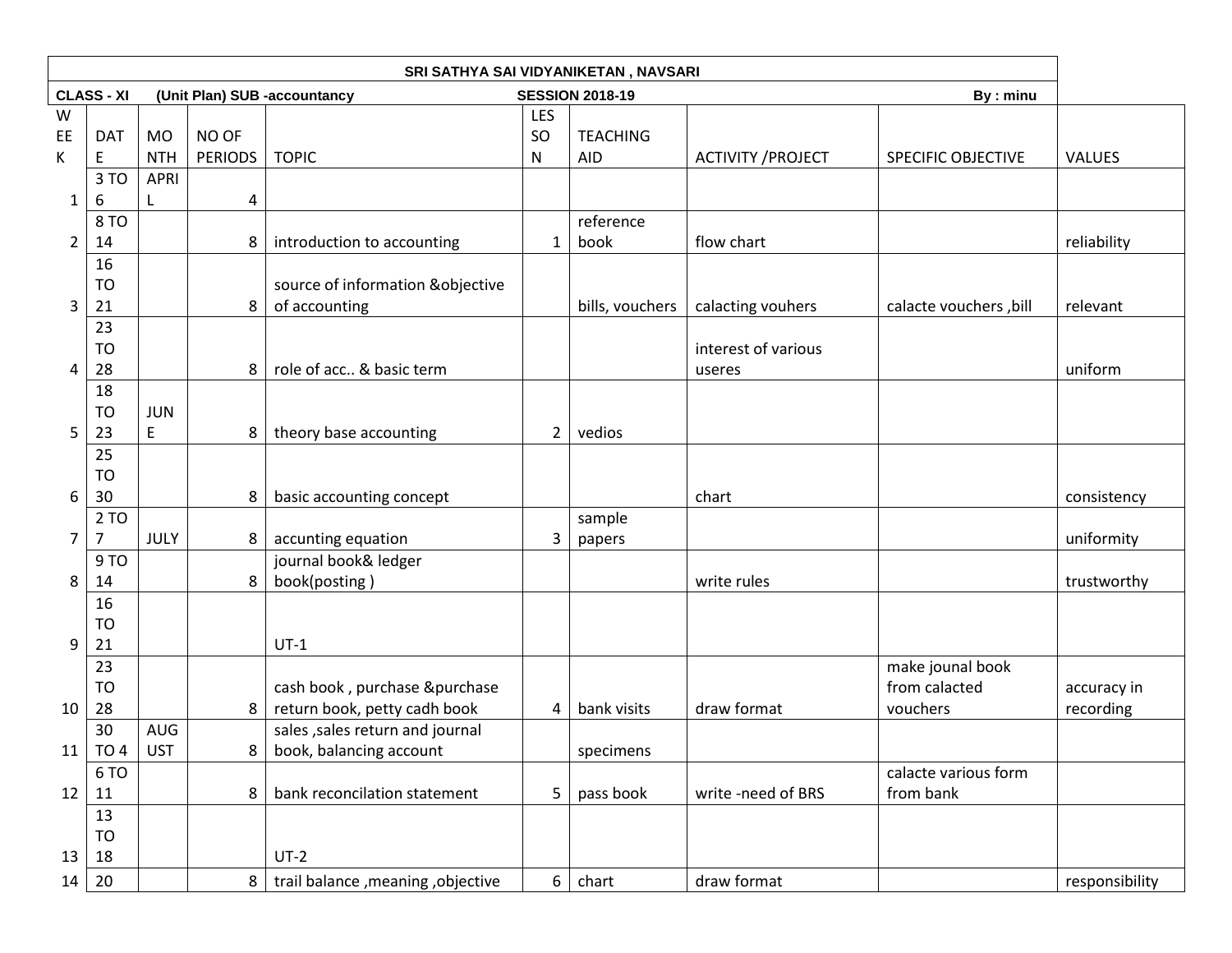|    | <b>TO</b><br>31 |            |   | and preparation                   |    |               |                          |                        |                  |
|----|-----------------|------------|---|-----------------------------------|----|---------------|--------------------------|------------------------|------------------|
|    | 1 TO            | <b>SEP</b> |   | rectification of error-           |    |               |                          |                        |                  |
| 15 | 8               | T.         | 8 | omission, principle               |    | vedios        | write - cuases of error  |                        | accountability   |
|    | 10              |            |   |                                   |    |               |                          |                        |                  |
|    | <b>TO</b>       |            |   | compensating error, searching     |    |               |                          |                        |                  |
| 16 | 15              |            | 8 | error                             |    |               |                          |                        |                  |
|    | 17              |            |   |                                   |    |               |                          |                        |                  |
|    | <b>TO</b>       |            |   | depreciation -meaning, causes     |    | surrounding   |                          |                        |                  |
| 17 | 22              |            | 8 | , similar term, need              | 7  | examples      |                          |                        |                  |
|    | 24              |            |   |                                   |    |               |                          |                        |                  |
|    | <b>TO</b>       |            |   | factors affecting dep. Amount and |    | sample        | write -need of           |                        | universal        |
| 18 | 29              |            | 8 | method                            |    | papers        | calculating dep. Amount  |                        | changes          |
|    | 1 TO            |            |   | straight line and written down    |    |               | difference between SLM   |                        | respect          |
| 19 | 06              | OCT        | 8 | method, assets disposal           |    |               | and WDM                  |                        | changes          |
|    | 8 TO            |            |   |                                   |    | surrounding   | differnece between       |                        |                  |
| 20 | 13              |            | 8 | provision and reserve             |    | examples      | provision and reserve    |                        | conservatisim    |
|    | 15              |            |   |                                   |    |               |                          |                        |                  |
|    | <b>TO</b>       |            |   |                                   |    |               |                          |                        |                  |
| 21 | 20              |            | 8 | bill of exchange                  | 8  | specimens     | scope -BOE               |                        | mutual trust     |
|    | 22              |            |   |                                   |    |               |                          |                        |                  |
|    | TO              |            |   |                                   |    |               |                          |                        |                  |
| 22 | 30              |            |   | $T-1$                             |    |               |                          |                        |                  |
|    | 19              |            |   |                                   |    |               |                          |                        |                  |
|    | <b>TO</b>       |            |   |                                   |    |               |                          |                        |                  |
| 23 | 24              | <b>NOV</b> | 8 | bill of exchange                  | 9  |               |                          |                        |                  |
|    | 26              |            |   |                                   |    | annual report | write on importance of   | bring annual report of | respect interest |
| 24 | <b>TO 1</b>     | <b>DEC</b> | 8 | financial statement -1            | 10 | of company    | financial statement      | any two company        | of all groups    |
|    | 3 TO            |            |   |                                   |    | sample        | different interest group |                        | arithmetic       |
| 25 | 8               |            | 8 | financial satement -2             |    | papers        | of financial satement    |                        | accuracy         |
|    | 10              |            |   |                                   |    |               |                          |                        |                  |
|    | <b>TO</b>       |            |   |                                   |    |               |                          |                        |                  |
| 26 | 15              |            | 8 | financial satement -2             |    |               |                          |                        |                  |
|    | 17              |            |   |                                   |    |               |                          |                        |                  |
|    | <b>TO</b>       |            |   |                                   |    |               |                          |                        |                  |
| 27 | 22              |            |   | $UT-3$                            |    |               |                          |                        |                  |
|    | 24              |            |   |                                   |    |               |                          |                        |                  |
|    | <b>TO</b>       |            |   |                                   |    | surrounding   |                          |                        | problem          |
| 28 | 29              |            | 8 | accounts from incomplete records  | 11 | examples      |                          |                        | solving attitude |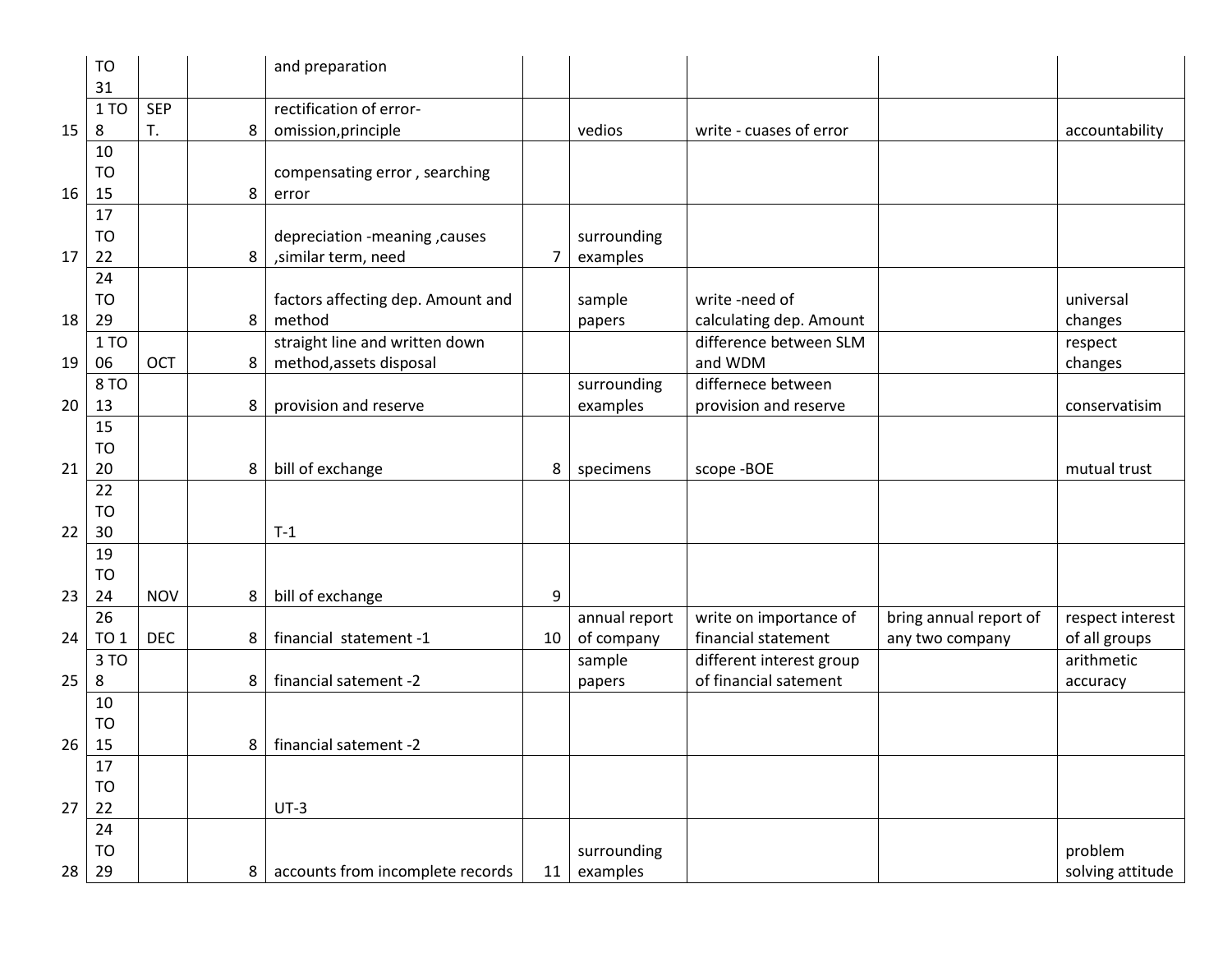|    | 31              |            |                |                                   |        |  |          |
|----|-----------------|------------|----------------|-----------------------------------|--------|--|----------|
| 29 | TO 5            | JAN        |                | 8   theory for incomplete records |        |  | reliable |
|    | 7 TO            |            |                | preparation of profit and loss    |        |  |          |
| 30 | 10              |            | 8              | statemen                          | vedios |  | relevant |
|    | 18              |            |                |                                   |        |  |          |
|    | <b>TO</b>       |            |                |                                   |        |  |          |
| 31 | 26              |            | 8 <sup>1</sup> | prepation of balancesheet         |        |  |          |
|    | 28              |            |                |                                   |        |  |          |
| 32 | TO <sub>2</sub> | FEB        |                | revision                          |        |  |          |
|    | 4 TO            |            |                |                                   |        |  |          |
| 33 | 9               |            |                |                                   |        |  |          |
|    | 11              |            |                |                                   |        |  |          |
|    | <b>TO</b>       |            |                |                                   |        |  |          |
| 34 | 16              |            |                |                                   |        |  |          |
|    | 18              |            |                |                                   |        |  |          |
|    | <b>TO</b>       |            |                |                                   |        |  |          |
| 35 | 23              |            |                |                                   |        |  |          |
|    | 25              | MA         |                |                                   |        |  |          |
| 36 | TO <sub>2</sub> | <b>RCH</b> |                |                                   |        |  |          |
|    | 3 TO            |            |                |                                   |        |  |          |
| 37 | 8               |            |                |                                   |        |  |          |
|    | 10              |            |                |                                   |        |  |          |
|    | <b>TO</b>       |            |                |                                   |        |  |          |
| 38 | 20              |            |                | $T-2$                             |        |  |          |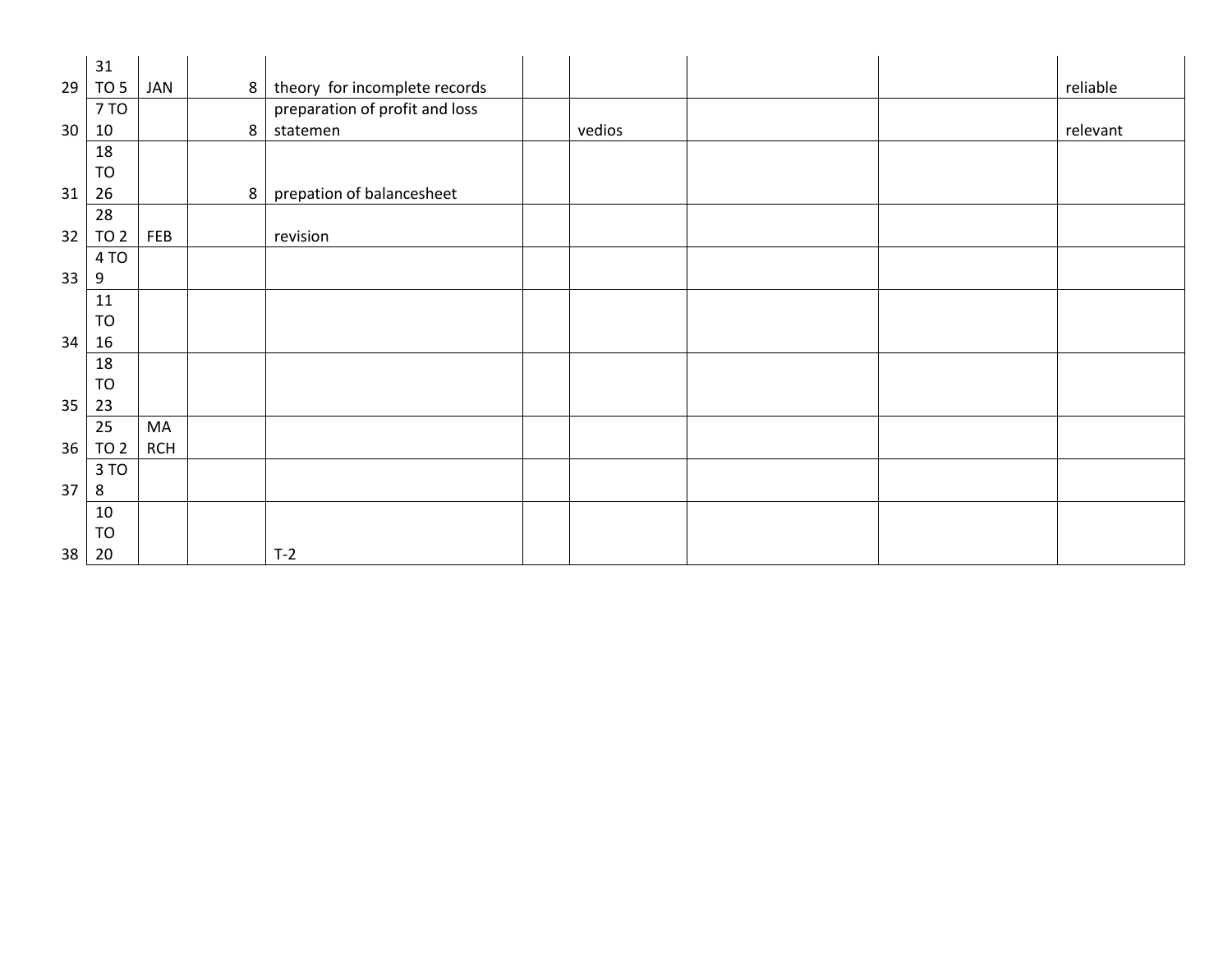|                 | SRI SATHYA SAI VIDYANIKETAN, NAVSARI                                  |          |            |                                            |                                                                 |                         |                  |                                         |                       |
|-----------------|-----------------------------------------------------------------------|----------|------------|--------------------------------------------|-----------------------------------------------------------------|-------------------------|------------------|-----------------------------------------|-----------------------|
|                 |                                                                       |          |            |                                            | class-11th COMMERCE                                             | <b>BUSINESS STUDIES</b> |                  |                                         |                       |
| Month           | Week                                                                  | Date     | No.<br>Pds | <b>Topic</b>                               | Lesson                                                          | <b>Teaching</b><br>Aids | Activity/project | <b>Specific objectives</b>              | <b>Values</b>         |
| April           | <b>CONCEPT</b><br>NATURE AND PURPOSE OF BUSINESS<br>6<br>2 TO 7<br>W0 |          | REFE.BOOK  |                                            | <b>EXPLAING PURPOSE</b>                                         | learning                |                  |                                         |                       |
|                 | W <sub>1</sub>                                                        | 8 TO 14  | 6          | <b>ECONOMIC</b><br><b>ACTVITY</b>          | $\mathbf{H}$                                                    | TEXT B.                 |                  |                                         |                       |
|                 | W <sub>2</sub>                                                        | 16 to 21 | 6          | CLASSIFICAT-ON OF<br>BUSI.                 | <b>REVISION OF CHAPTER</b>                                      |                         |                  |                                         |                       |
|                 | W <sub>3</sub>                                                        | 23 to 28 | 6          | DIFF. FORMS                                | FORMS OF BUSINESS ORGANISATION                                  | REFE.BOOK               | ASSI.&PR.        | STUDYING FORMS OF<br>BUSI.              | <b>UNDERSTANDING</b>  |
| June            | W <sub>4</sub>                                                        | 18 TO 23 | 6          | <b>FEATURES</b>                            | FORMS OF BUSINESS ORGANISATION                                  | TEXT B.                 |                  |                                         |                       |
|                 | W <sub>5</sub>                                                        | 25 TO 30 | 6          | <b>SELECTION</b>                           |                                                                 |                         |                  |                                         |                       |
| July            | W <sub>6</sub>                                                        | 2 TO 7   | 6          |                                            | <b>REVISION OF CHAPTER</b>                                      |                         | TEST(W)          |                                         |                       |
|                 | W7                                                                    | 9 TO 14  | 6          | <b>CONCEPT AND</b><br>CHARACTERISTICS.     | PRIVATE PUBLIC AND GLOBAL<br><b>ENTERPRISES</b>                 | REFE.BOOK               |                  | <b>UNDERSTANDS</b><br>DIFFERENCE.       |                       |
|                 | W8                                                                    | 16 to 21 | 6          | <b>ROLE OF PUBLIC</b><br><b>ENTERPRISE</b> |                                                                 | TEXT B.                 |                  |                                         |                       |
|                 | W9                                                                    | 23 to 28 | 6          |                                            | REVISION OF THE CHAP.                                           |                         |                  |                                         |                       |
| <b>JULY</b>     | W10                                                                   | 30 TO 4  | 6          | CHAR. OF BU.                               | <b>BUSINESS SERVICES</b>                                        | REFE.BOOK               |                  |                                         |                       |
| <b>AUGUST</b>   | W11                                                                   | 6 TO 11  | 6          | E-BANKING                                  |                                                                 | TEXT B.                 |                  |                                         |                       |
|                 | W12                                                                   | 13 TO 18 | 6          |                                            | <b>REVISION OF CHAPTER</b>                                      |                         | TEST(W)          |                                         |                       |
|                 | W13                                                                   | 20 TO 31 | 6          | <b>E-BUSINESS</b>                          | <b>EMERGING MODES OF BUSINESS</b>                               | REFE.BOOK               |                  | <b>LEARN MODE OF</b><br><b>BUSINESS</b> | <b>UNDERSTANDING</b>  |
| September       | W14                                                                   | 1 TO 8   | 6          | TRADI.BUSINE.                              | $\mathbf{L}$                                                    | TEXT B.                 |                  |                                         |                       |
|                 | W15                                                                   | 10 to 15 | 6          |                                            | <b>REVISION OF CHAPTER</b>                                      |                         |                  |                                         |                       |
|                 | W16                                                                   | 17 TO 22 | 6          | SOCIAL RESP.                               | SOCIASL RESPONSIBILITIES OF<br><b>BUSINESS AND BUSI. ETHICS</b> | REFE.BOOK               |                  | TO EXPLAIN ETHICS<br>AND RESPO.         | <b>ACQUIRE KNOWL.</b> |
|                 | W17                                                                   | 24 TO 29 | 6          | <b>BUSI, ETHICS</b>                        | $\mathbf{u}$                                                    | TEXT B.                 | ASSI.&PR.        |                                         |                       |
| <b>OCTOBER</b>  | W18                                                                   | 1 TO 6   | 6          |                                            | <b>REVISION OF CHAPTER</b>                                      |                         |                  |                                         |                       |
|                 | W19                                                                   | 8 TO 13  | 6          | FORM. OF CO.                               | FORMATION OF COMPANY                                            | REFE.BOOK               |                  | TO GIVE INFOR, FORM.<br>OF CO.          | LEARNING              |
|                 | W20                                                                   | 15 to 20 | 6          | REGIST. OF C.                              | $\mathbf{H}$                                                    | TEXT B.                 |                  |                                         |                       |
|                 | W21                                                                   | 22 TO 30 | 6          |                                            | REVISION OF CHAPTER                                             |                         |                  |                                         |                       |
| <b>NOVEMBER</b> | W22                                                                   | 19 TO 24 | 6          | MEANING                                    | SOURCES OF BUSINESS FINANCE                                     | REFE.BOOK               |                  | TO GET KNOW.                            | ACQUIRE KNOWL.        |
|                 | W23                                                                   | 26 TO 1  | 6          | SOR. OF FIN.                               | REVISION OF CHAPTER                                             | TEXT B.                 | TEST(W)          |                                         |                       |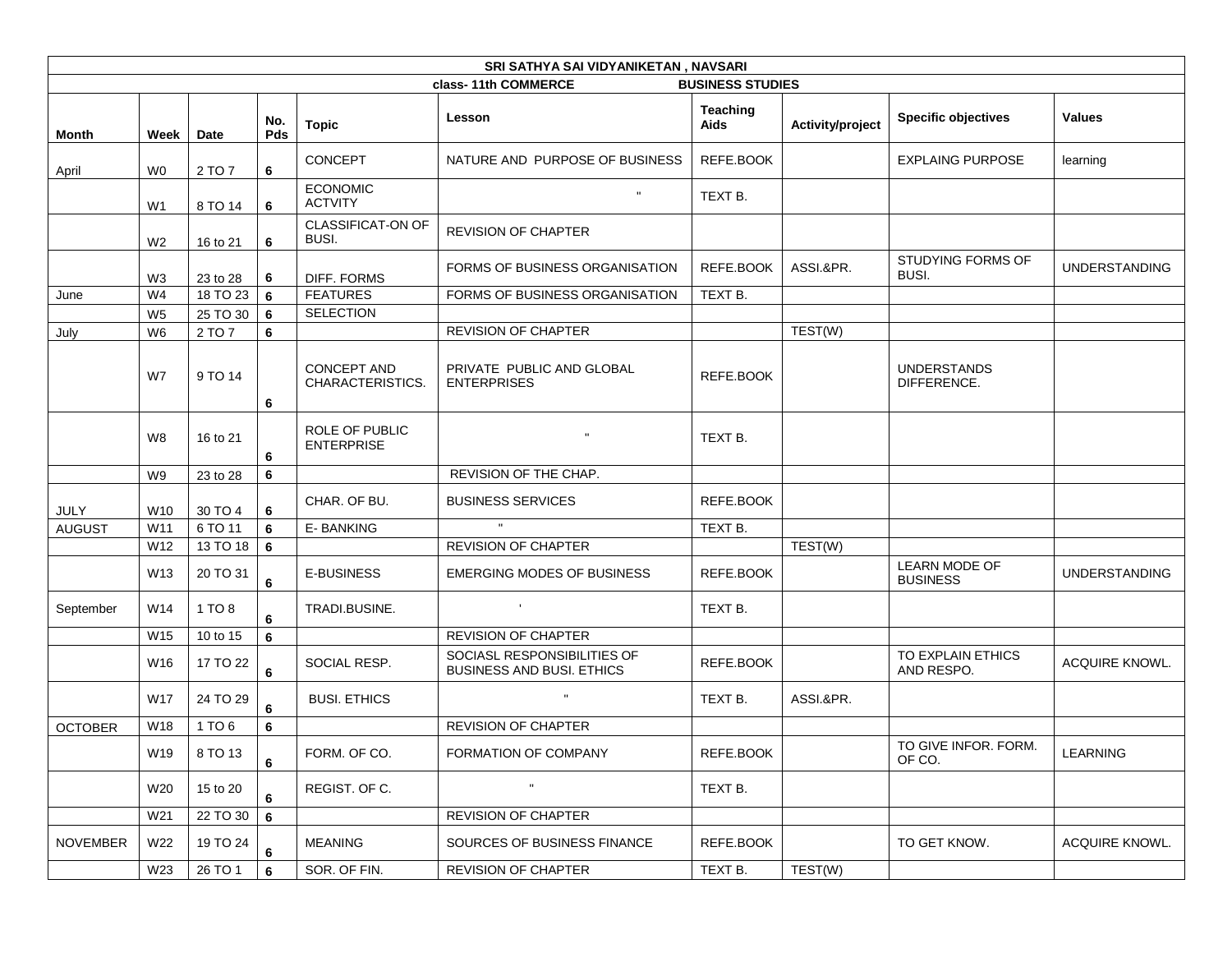| <b>DECEMBER</b> | W24 | 3 TO 8     | 6   | NATURE OF B.  | <b>SMALL BUSINESS</b>           | REFE.BOOK |         | TO UNDERSTAND<br><b>BUSINESS</b>              | ACQUIRE KNOWL.        |
|-----------------|-----|------------|-----|---------------|---------------------------------|-----------|---------|-----------------------------------------------|-----------------------|
|                 | W25 | 10 to 15   | 6   |               | <b>REVISION OF CHAPTER</b>      | TEXT B.   |         |                                               |                       |
|                 | W26 | 17 TO 22   | 6   | TYPES OF I.T. | <b>INTERNAL TRADE</b>           | REFE.BOOK |         | <b>INFORMING ABOUT</b><br>INTER. TRADE        | <b>UNDERSTANDING</b>  |
|                 | W27 | 24 TO 29   | 6   |               |                                 | TEXT B.   |         |                                               |                       |
| <b>JANUARY</b>  | W28 | 31 TO 5    | 6   |               | <b>REVISION OF CHAPTER</b>      |           |         |                                               |                       |
|                 | W29 | 7 TO 10    | 4   |               | <b>INTERNATIONAL BUSINESS</b>   | REFE.BOOK |         |                                               |                       |
|                 | W30 | 18 TO 26   | 6   |               |                                 | TEXT B.   |         | <b>INFORMING ABOUT</b><br><b>INTER, TRADE</b> | <b>ACQUIRE KNOWL.</b> |
|                 | W31 | 28 TO 2    | 6   |               | <b>REVISION OF CHAPTER</b>      |           | TEST(W) |                                               |                       |
| <b>FEBRUARY</b> | W32 | 4 TO 9     | 6   |               | INTERNATIONAL BUSINESS 2        | REFE.BOOK |         | UNDERSTANDS INT.<br><b>BUSI.</b>              | Learning              |
|                 | W33 | 11 TO 16   | - 6 |               |                                 | TEXT B.   |         |                                               |                       |
|                 | W34 | 18 TO 23 6 |     |               | REVISION OF THE CHAP.           |           |         |                                               |                       |
| <b>MARCH</b>    | W35 | 25 TO 2    | 6   |               |                                 |           |         |                                               |                       |
|                 | W36 | 4 TO 9     |     |               | <b>REVISION FOR TERM 2 EXAM</b> |           |         |                                               |                       |
|                 | W37 | 11 TO 16   |     |               | <b>REVISION FOR TERM 2 EXAM</b> |           |         |                                               |                       |
|                 | W38 | 18 TO 23   |     |               | <b>REVISION FOR TERM 2 EXAM</b> |           |         |                                               |                       |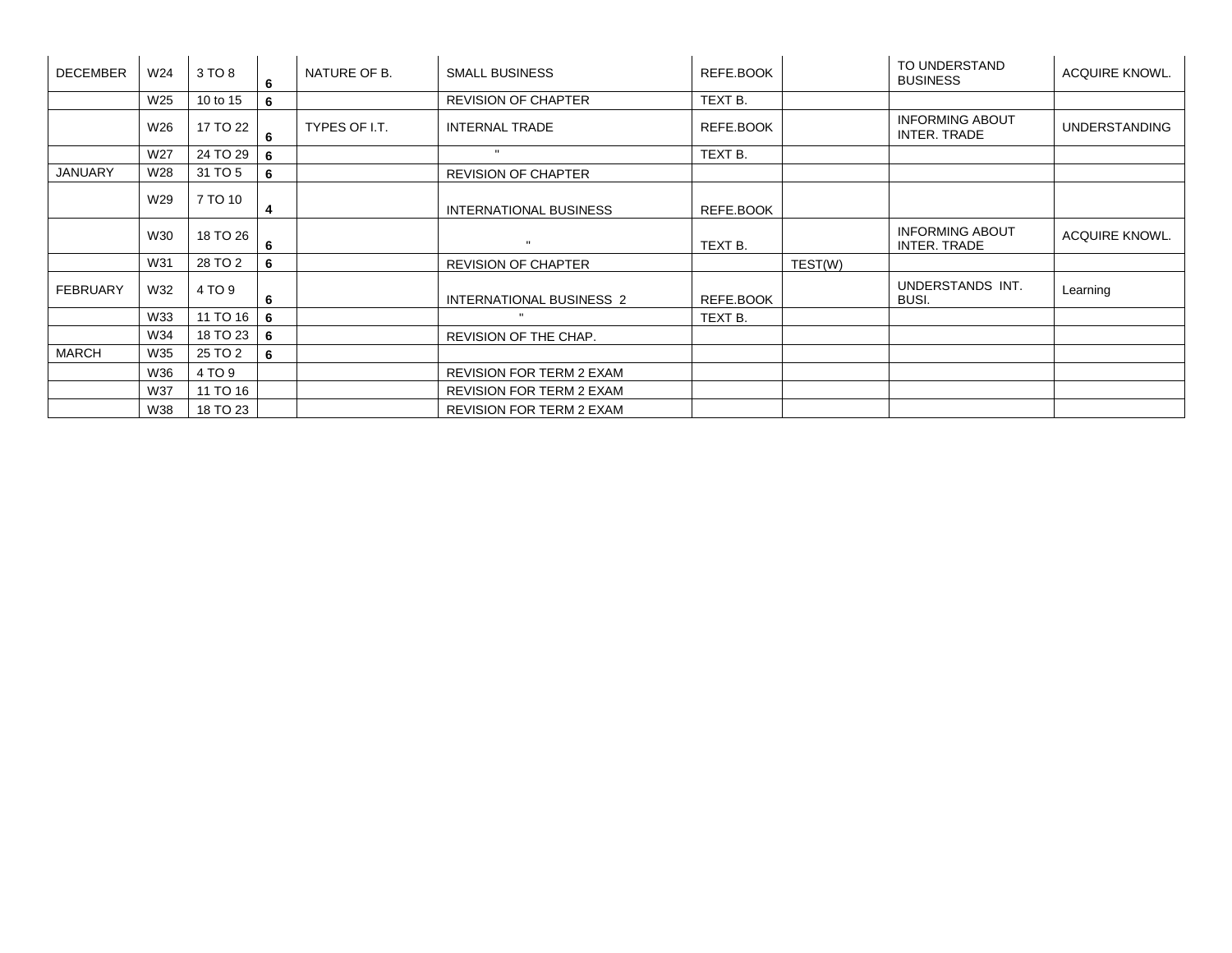|                | SRI SATHYA SAI VIDYANIKETAN - NAVSARI  |                                        |                                           |                                 |                                                                              |                                                                    |                             |                                                                           |                                                                  |  |
|----------------|----------------------------------------|----------------------------------------|-------------------------------------------|---------------------------------|------------------------------------------------------------------------------|--------------------------------------------------------------------|-----------------------------|---------------------------------------------------------------------------|------------------------------------------------------------------|--|
|                |                                        |                                        |                                           |                                 |                                                                              | <b>CLASS XI - COMMERCE</b>                                         |                             |                                                                           |                                                                  |  |
|                | <b>SUB: ECONOMICS -SESSION 2018-19</b> |                                        |                                           |                                 |                                                                              |                                                                    |                             |                                                                           |                                                                  |  |
|                |                                        |                                        |                                           |                                 |                                                                              | <b>BY:MRS.MADHULIKA JOSHI</b>                                      |                             |                                                                           |                                                                  |  |
| <b>WEEK</b>    | <b>MON</b><br><b>TH</b>                | <b>DATE</b>                            | <b>NO OF</b><br><b>PERIO</b><br><b>DS</b> | <b>TOPIC</b>                    | <b>LESSON</b>                                                                | <b>TEACHING AID</b>                                                | <b>ACTIVITY</b><br>/PROJECT | <b>SPECIFIC OBJECTIVES</b>                                                | <b>VALUES</b>                                                    |  |
| W <sub>0</sub> | <b>APRIL</b>                           | 3 TO<br>$\overline{7}$                 | 6                                         | <b>INDIAN</b><br><b>ECONOMY</b> | ON THE EVE OF<br><b>INDEPENDENCE</b>                                         | <b>NCERT BOOKS,</b><br><b>REFERECE BOOK:</b><br><b>SANDIP GARG</b> | <b>CLASS TEST</b>           | <b>UNDERSTAND THE</b><br><b>STATE OF INDIAN</b><br><b>ECONOMY</b>         | <b>CONDITION</b><br>OF OUR<br><b>COUNTRY</b>                     |  |
| W1             |                                        | <b>8 TO</b><br>14                      | 6                                         | <b>INDIAN</b><br><b>ECONOMY</b> | 1950-90                                                                      | <b>NCERT BOOKS,</b><br><b>REFERECE BOOK:</b><br><b>SANDIP GARG</b> | <b>DEBATE</b>               | <b>UNDERSTAND THE</b><br><b>GOALS OF 5 YEAR PLAN</b>                      | <b>CHANGES</b><br><b>AND</b><br><b>EXCEPTATI</b><br><b>ONS</b>   |  |
| W <sub>2</sub> |                                        | <b>16 TO</b><br>21                     | $\overline{7}$                            | <b>STATISTICS</b>               | INTRODUCTION,<br><b>COLLECTION OF DATA</b>                                   | <b>NCERT BOOKS,</b><br><b>REFERECE BOOK:</b><br><b>SANDIP GARG</b> | QUIZ                        | <b>IMPORTANCE OF DATA</b><br><b>COLLECTION</b>                            | <b>MAINTAINI</b><br>NG.<br><b>RECORDS</b>                        |  |
| W <sub>3</sub> |                                        | <b>23 TO</b><br>28                     | 7                                         | <b>INDIAN</b><br><b>ECONOMY</b> | <b>LIBRALIZATION, PRIVATI</b><br><b>ZATION &amp;</b><br><b>GLOBALISATION</b> | <b>NCERT BOOKS,</b><br><b>REFERECE BOOK:</b><br><b>SANDIP GARG</b> | <b>PROJECT</b>              | <b>CONDITION OF INDIAN</b><br><b>INDUSTRIAL SECTOR</b>                    | <b>GOING</b><br><b>THROUGH</b><br><b>COMPETITI</b><br><b>ONS</b> |  |
| W4             | <b>JUNE</b>                            | <b>18 TO</b><br>23                     | 6                                         | <b>STATISTICS</b>               | <b>ORGANIZATION &amp;</b><br><b>PRESENTATION OF</b><br><b>DATA</b>           | <b>NCERT BOOKS,</b><br><b>REFERECE BOOK:</b><br><b>SANDIP GARG</b> | <b>PROJECT</b>              | <b>UNDERSTAND THE</b><br><b>IMPORTANCE OF DATA</b><br><b>PRESENTATION</b> | <b>PRESENTAT</b><br><b>ION</b>                                   |  |
| W <sub>5</sub> |                                        | <b>25 TO</b><br>30                     | $\overline{7}$                            | <b>INDIAN</b><br><b>ECONOMY</b> | <b>POVERTY</b>                                                               | <b>NCERT BOOKS,</b><br><b>REFERECE BOOK:</b><br><b>SANDIP GARG</b> | <b>DEBATE</b>               | <b>SITUATION OF PEOPLE</b><br><b>UNDER POVERTY LINE</b>                   | <b>ACTION</b><br><b>AND</b><br><b>REACTION</b>                   |  |
| W <sub>6</sub> | <b>JULY</b>                            | <b>2 TO</b><br>$\overline{\mathbf{z}}$ | $7^{\circ}$                               | <b>INDIAN</b><br><b>ECONOMY</b> | <b>HUMAN CAPITAL</b>                                                         | <b>NCERT BOOKS,</b><br><b>REFERECE BOOK:</b><br><b>SANDIP GARG</b> | <b>CLASS TEST</b>           | <b>UNDERSTAND THE</b><br><b>CONDITION OF HUMAN</b><br><b>CAPITAL</b>      | <b>CHANGES</b><br><b>AND</b><br><b>EXCEPTATI</b><br><b>ONS</b>   |  |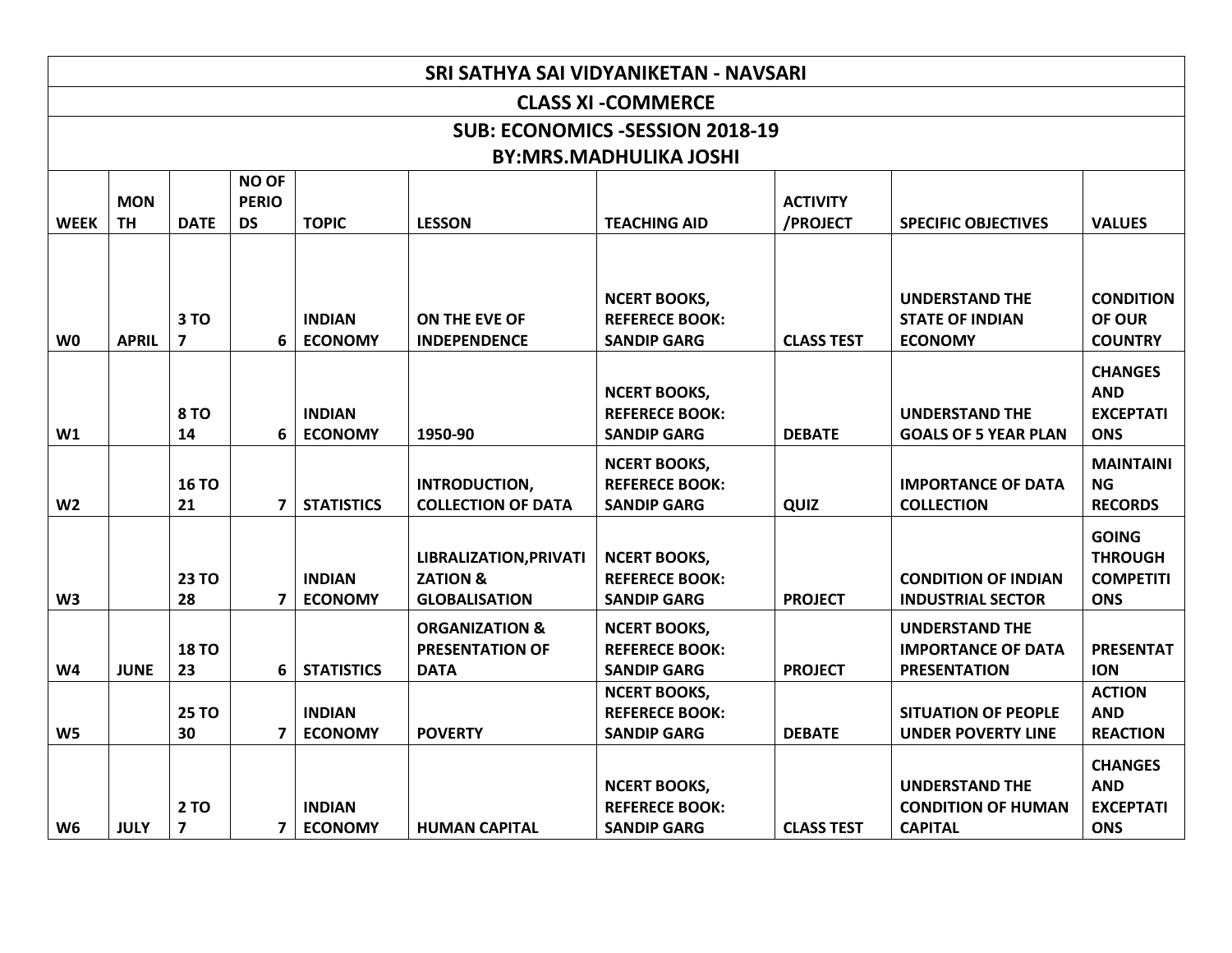| W7         |             | 9 TO<br>14   | 7                       | <b>INDIAN</b><br><b>ECONOMY</b> | <b>RURAL DEVELOPMENT</b>                                            | <b>NCERT BOOKS,</b><br><b>REFERECE BOOK:</b><br><b>SANDIP GARG</b> | QUIZ              | <b>CONDITION OF RURAL</b><br><b>AREAS</b>                                                      | <b>CHANGES</b><br><b>AND</b><br><b>EXCEPTATI</b><br><b>ONS</b> |  |
|------------|-------------|--------------|-------------------------|---------------------------------|---------------------------------------------------------------------|--------------------------------------------------------------------|-------------------|------------------------------------------------------------------------------------------------|----------------------------------------------------------------|--|
|            |             | <b>16 TO</b> |                         |                                 |                                                                     |                                                                    |                   |                                                                                                |                                                                |  |
| W8         |             | 21           | $\overline{\mathbf{z}}$ |                                 |                                                                     | <b>UNIT TEST 1</b>                                                 |                   |                                                                                                | <b>MAINTAINI</b>                                               |  |
|            |             | <b>23 TO</b> |                         |                                 | <b>ORGANISATION &amp;</b>                                           | <b>NCERT BOOKS,</b><br><b>REFERECE BOOK:</b>                       | <b>NUMBERICAL</b> | <b>UNDERSTAND HOW TO</b>                                                                       | NG.                                                            |  |
| W9         |             | 28           | 7                       | <b>STATISTICS</b>               | <b>PRESETATION</b>                                                  | <b>SANDIP GARG</b>                                                 | <b>TEST</b>       | <b>ORGANISE DATA</b>                                                                           | <b>RECORDS</b>                                                 |  |
|            |             |              |                         |                                 |                                                                     |                                                                    |                   |                                                                                                |                                                                |  |
|            |             |              |                         |                                 | <b>EMPLOYMENT &amp;</b>                                             | <b>NCERT BOOKS,</b>                                                |                   | <b>NAIONAL CONDITION IN</b>                                                                    | <b>IMPORTAN</b>                                                |  |
|            |             | 30 TO        |                         | <b>INDIAN</b>                   | <b>SUSTAINABLE</b>                                                  | <b>REFERECE BOOK:</b>                                              |                   | <b>TERMS OF</b>                                                                                | <b>CE OF</b>                                                   |  |
| W10        | <b>AUG</b>  | 4            | 7                       | <b>ECONOMY</b>                  | <b>DEVELOPMENT</b>                                                  | <b>SANDIP GARG</b>                                                 | <b>DEBATE</b>     | <b>EMPLOYMENT</b>                                                                              | <b>CHANGES</b>                                                 |  |
|            |             |              |                         |                                 |                                                                     | <b>NCERT BOOKS,</b>                                                |                   |                                                                                                |                                                                |  |
|            |             | <b>6 TO</b>  |                         |                                 | <b>MEASURES OF</b>                                                  | <b>REFERECE BOOK:</b>                                              | <b>NUMBERICAL</b> | <b>CALCULATE MEDIAN,</b>                                                                       | <b>CALCULATI</b>                                               |  |
| W11        |             | 11           | 7                       | <b>STATISTICS</b>               | <b>DISPERSION</b>                                                   | <b>SANDIP GARG</b>                                                 | <b>TEST</b>       | <b>MEAN AND MODE</b>                                                                           | <b>ONS</b>                                                     |  |
|            |             | <b>13 TO</b> | $\overline{\mathbf{z}}$ |                                 |                                                                     |                                                                    |                   |                                                                                                |                                                                |  |
| W12        |             | 18           |                         |                                 | <b>UNIT TEST 2</b>                                                  |                                                                    |                   |                                                                                                |                                                                |  |
|            |             | <b>20 TO</b> |                         |                                 | <b>MEASURES OF</b>                                                  | <b>NCERT BOOKS,</b><br><b>REFERECE BOOK:</b>                       | <b>NUMBERICAL</b> | <b>CALCULATE MEDIAN,</b>                                                                       | <b>CALCULATI</b>                                               |  |
| W13        |             | 31           | 7                       | <b>STATISTICS</b>               | <b>TENDENCY</b>                                                     | <b>SANDIP GARG</b>                                                 | <b>TEST</b>       | <b>MEAN AND MODE</b>                                                                           | <b>ONS</b>                                                     |  |
|            |             |              |                         |                                 |                                                                     |                                                                    |                   |                                                                                                |                                                                |  |
|            |             | <b>1 TO</b>  |                         | <b>INDIAN</b>                   | <b>COMPARATIVE</b><br><b>DEVELOPMENTWITH</b><br><b>NEIGHBOURING</b> | <b>NCERT BOOKS,</b><br><b>REFERECE BOOK:</b>                       |                   | <b>COMPARISION OF</b><br><b>INDIAN ECONOMIC</b><br><b>CONDITION WITH</b><br><b>NEIGHBOURIG</b> | <b>ACTION</b><br><b>AND</b>                                    |  |
| W14        | <b>SEPT</b> | 8            | 7                       | <b>ECONOMY</b>                  | <b>COUNTRIES</b>                                                    | <b>SANDIP GARG</b>                                                 | <b>DEBATE</b>     | <b>COUNTRIES</b>                                                                               | <b>REACTION</b>                                                |  |
|            |             | <b>10 TO</b> |                         |                                 |                                                                     |                                                                    |                   |                                                                                                |                                                                |  |
| W15        |             | 15           | $\overline{\mathbf{z}}$ |                                 |                                                                     |                                                                    |                   |                                                                                                |                                                                |  |
|            |             | <b>17 TO</b> |                         |                                 |                                                                     |                                                                    |                   |                                                                                                |                                                                |  |
| W16        |             | 22           | $\overline{\mathbf{z}}$ |                                 |                                                                     | <b>TERM 1 REVISION</b>                                             |                   |                                                                                                |                                                                |  |
|            |             |              |                         |                                 |                                                                     | <b>NCERT BOOKS,</b>                                                |                   |                                                                                                |                                                                |  |
|            |             | 24 TO        |                         |                                 |                                                                     | <b>REFERECE BOOK:</b>                                              | <b>NUMBERICAL</b> | <b>CALCULATE INDEX</b>                                                                         | <b>CALCULATI</b>                                               |  |
| W17        |             | 29           |                         | 7   STATISTICS                  | <b>INDEX NUMBER</b>                                                 | <b>SANDIP GARG</b>                                                 | <b>TEST</b>       | <b>NUMBER</b>                                                                                  | <b>ONS</b>                                                     |  |
|            |             |              |                         |                                 |                                                                     | <b>NCERT BOOKS,</b>                                                |                   |                                                                                                |                                                                |  |
|            |             | <b>1 TO</b>  |                         |                                 | <b>USE OF STATISTICAL</b>                                           | <b>REFERECE BOOK:</b>                                              |                   | <b>USE OF DIFFERET</b>                                                                         | <b>CALCULATI</b>                                               |  |
| W18        | <b>OCT</b>  | 6            | $\overline{7}$          | <b>STATISTICS</b>               | <b>TOOLS</b>                                                        | <b>SANDIP GARG</b>                                                 | <b>CLASS TEST</b> | <b>STATISTICAL TOOLS</b>                                                                       | <b>ONS</b>                                                     |  |
|            |             | 8            |                         |                                 |                                                                     |                                                                    |                   |                                                                                                |                                                                |  |
| W19        |             | <b>TO13</b>  |                         |                                 |                                                                     |                                                                    |                   |                                                                                                |                                                                |  |
| <b>W20</b> |             | <b>15 TO</b> |                         |                                 |                                                                     | <b>REVISION FOR FINAL EXAM</b>                                     |                   |                                                                                                |                                                                |  |